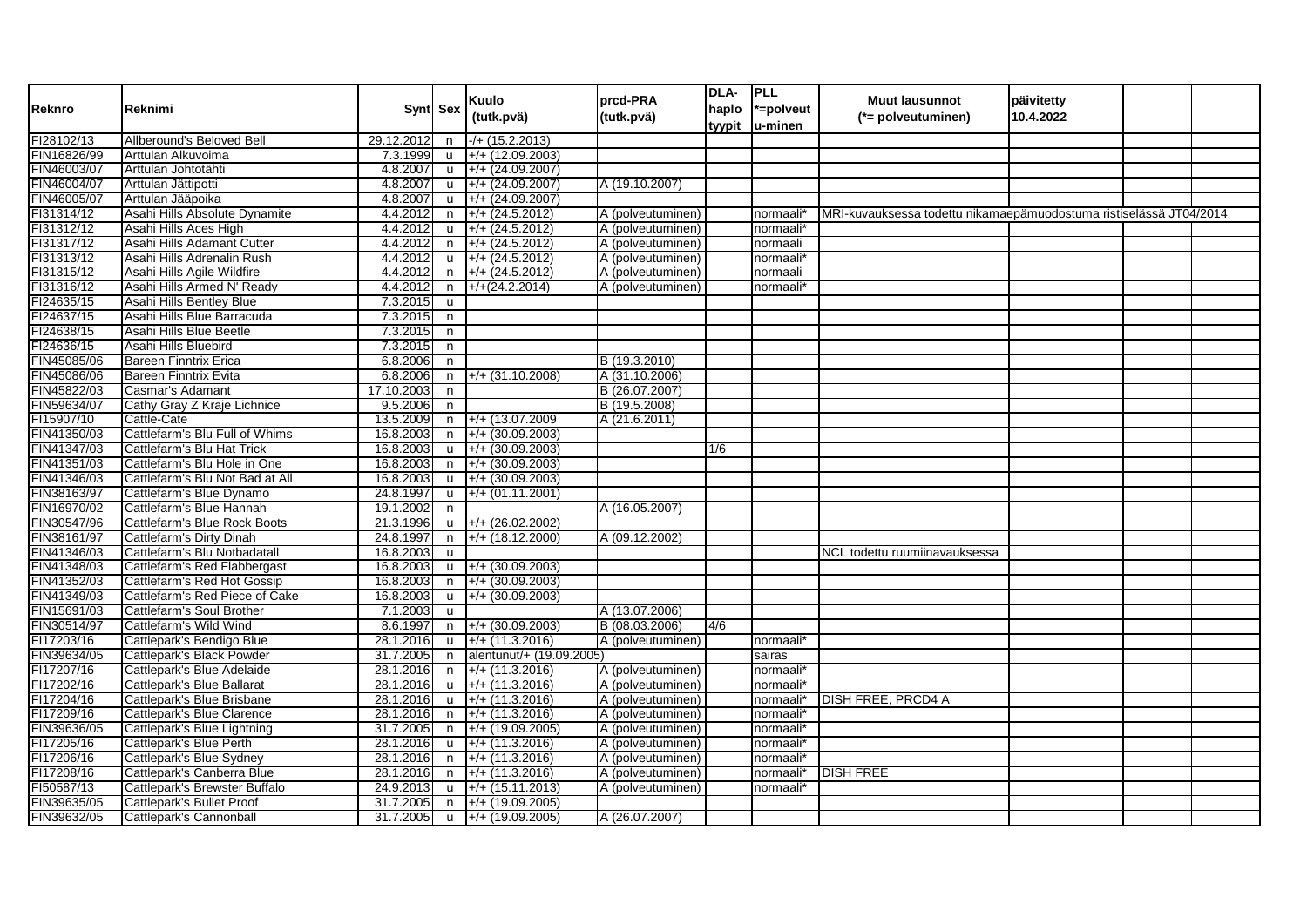| FIN20577/01 | Cattlepark's Charmander              |                         |              | $9.4.2001$ n $\rightarrow$ (kasv.ilm) |                   |           |                                                            |  |  |
|-------------|--------------------------------------|-------------------------|--------------|---------------------------------------|-------------------|-----------|------------------------------------------------------------|--|--|
| FI12359/20  | Cattlepark's Chyro Jr                | 12.12.2020              | <b>u</b>     | $+/- (29.1.2019)$                     | A/B               | normaali* |                                                            |  |  |
| FIN20576/01 | Cattlepark's Drowzee                 | 9.4.2001                | <b>u</b>     |                                       | A (08.08.2007)    |           |                                                            |  |  |
| FIN39631/05 | Cattlepark's Explosion Power         | 31.7.2005               | <b>u</b>     | $+/- (19.09.2005)$                    | A (16.05.2007)    | kantaja   |                                                            |  |  |
| FI50586/13  | Cattlepark's Hawker Hurricane        | 24.9.2013               | u            | $-/- (15.11.2013)$                    | A (polveutuminen) | normaali* |                                                            |  |  |
| FI50589/13  | Cattlepark's Hellcat                 | 24.9.2013               | n.           | $+/- (15.11.2013)$                    | A (polveutuminen) | normaali* |                                                            |  |  |
| FI25187/21  | Cattlepark's Il Barone Rosso         | 22.3.2021               | u            | $+/- (10.5.2021)$                     | B (20.5.2021)     | normaali  | NCL adult N/N, NCL N/N, Myelopatia N/N, PRCD4 A            |  |  |
| FI50588/13  | Cattlepark's Kittyhawk               | 24.9.2013               | n            | $-/- (15.11.2013)$                    | A (polveutuminen) | normaali* |                                                            |  |  |
| FI25188/21  | Cattlepark's Le Corti Chianti        | 22.3.2021               | n            | $+/- (10.5.2021)$                     | B (20.5.2021)     | normaali  | NCL adult N/N, NCL N/N, Myelopatia N/N, PRCD4 A            |  |  |
| FI25190/21  | Cattlepark's Montivertine Rosso      | 22.3.2021               | $\mathsf{u}$ | $+/- (10.5.2021)$                     |                   |           |                                                            |  |  |
| FIN42409/99 | Cattlepark's Mouldtail               | 15.11.1999              | <b>u</b>     |                                       | A (26.07.2007)    |           |                                                            |  |  |
| FI12360/20  | <b>Cattlepark's Real Princess</b>    | 12.12.2019              | n            | $+/- (29.1.2020)$                     | A/B               | normaali* |                                                            |  |  |
| FI25189/21  | Cattlepark's Rocca Di Montemassi     | 22.3.2021               | <b>u</b>     | $+/- (10.5.2021)$                     |                   |           |                                                            |  |  |
| FI10206/18  | Cattlepark's Seven Hills Snowball    | 24.11.2017              | n.           | $+/- (8.1.2018)$                      | A/B               | normaali* |                                                            |  |  |
| FIN39633/05 | Cattlepark's She Warrior             | 31.7.2005               | n            | $-/- (19.09.2005)$                    |                   |           |                                                            |  |  |
| FI38398/11  | Cattlepark's Simply Smokin'          | 8.6.2011                | u            | $+/- (28.7.2011)$                     | A (31.8.2011)     | normaali  |                                                            |  |  |
| FI38399/11  | Cattlepark's Smoky Blue Pearl        | $\overline{8.6.2011}$ , | n            | $+/- (28.7.2011)$                     | A (31.8.2011)     | normaali  | <b>DISH FREE</b>                                           |  |  |
| FI10208/18  | Cattlepark's Snow Angel              | 24.11.2017              | n            | $+/- (8.1.2018)$                      | A/B               | normaali* |                                                            |  |  |
| FI10205/18  | Cattlepark's Snow Fairy              | 24.11.2017              | n            | $+/- (8.1.2018)$                      | B (28.3.2018)     | normaali* |                                                            |  |  |
| FI10204/18  | <b>Cattlepark's Snow Princess</b>    | 24.11.2017              | n            | $+/- (8.1.2018)$                      | B (16.1.2018)     | normaali* |                                                            |  |  |
| FI10207/18  | Cattlepark's Snow Queen              | 24.11.2017              | n            | $+/- (8.1.2018)$                      | B (20.12.2018)    | normaali* |                                                            |  |  |
| FI10203/18  | Cattlepark's Snow Storm              | 24.11.2017              | u            | $+/- (8.1.2018)$                      | A (20.12.2018)    | normaali* |                                                            |  |  |
| FI50585/13  | Cattlepark's Thunderbolt             | 24.9.2013               | $\mathsf{u}$ | $+/- (15.11.2013)$                    | A (polveutuminen) | normaali* | <b>DISH FREE</b>                                           |  |  |
| FI25191/21  | Cattlepark's Verrocchio Prosecco     | 22.3.2021               |              | $\frac{1}{2}$ +/+ (10.5.2021)         |                   |           |                                                            |  |  |
| FI30067/18  | Chyro Ze Strezovske Rokle            | 4.10.2017               | $\mathsf{u}$ | $+/- (2017)$                          | A (27.8.2020)     | normaali  | DISH FREE, NCL adult N/N, NCL N/N, Myelopatia N/N, PRCD4 A |  |  |
| FI46657/18  | Circe Scolatium For Sohe Like It Hot | 18.4.2016               | n            |                                       |                   |           | NCL adult N/N, PRCD4 A                                     |  |  |
| FI34349/09  | Cossak's Alter Echo                  | 21.2.2009               | $\mathsf{u}$ | $+/- (21.04.2009)$                    | A (polveutuminen) |           |                                                            |  |  |
| FI34348/09  | Cossak's Astral Unique               | 21.2.2009               | n            | $+ / + (21.04.2009)$                  | A (polveutuminen) |           |                                                            |  |  |
| FI46895/09  | Cossak's Bite the Bullet             | 12.5.2009               | n            | $+/- (30.06.2009)$                    | A (18.5.2013)     |           |                                                            |  |  |
| FI46896/09  | Cossak's Bless You                   | 12.5.2009               | n            | $+/- (30.06.2009)$                    | A/B               |           |                                                            |  |  |
| FI46893/09  | Cossak's Born to be Wild             | 12.5.2009               | $\mathsf{u}$ | $+/- (30.06.2009)$                    | A/B               |           |                                                            |  |  |
| FI46894/09  | Cossak's Bound for Braveheart        | 12.5.2009               | <b>u</b>     | $+/- (30.06.2009)$                    | A/B               |           |                                                            |  |  |
| FI55838/09  | Cossak's Cashmere Girl               | 28.9.2009               | n            | $+/- (17.09.2009)$                    | A/B               |           |                                                            |  |  |
| FI55837/09  | Cossak's Criminal Mind               | 28.9.2009               | <b>u</b>     | $+/- (17.09.2009)$                    | A/B               |           |                                                            |  |  |
| FI58504/10  | Cossak's Down-At-Heel Dolan          | 27.8.2010               | <b>u</b>     | $+/- (21.10.2010)$                    | A/B               |           |                                                            |  |  |
| FI58503/10  | Cossak's Down-Town Dingo             | 27.8.2010               | $\mathsf{u}$ | $+/- (22.10.2010)$                    | A/B               |           |                                                            |  |  |
| FI58502/10  | Cossak's Down-Under Dan              | 27.8.2010               |              | $\mu$ +/+ (22.10.2010)                | A/B               |           |                                                            |  |  |
| EJ56595/10  | Cossak's Easy-Peasy                  | 15.9.2010               | n            | $+/- (15.11.2010)$                    | A/B               |           |                                                            |  |  |
| EJ56594/10  | Cossak's Emergency-Eddie             | 15.9.2010               | $\mathsf{u}$ | $+/- (15.11.2010)$                    | A/B               |           |                                                            |  |  |
| EJ56593/10  | Cossak's Error Error                 | 15.9.2010               | <b>u</b>     | $+/- (15.11.2010)$                    | A/B               |           |                                                            |  |  |
| EJ56596/10  | Cossak's Excuse Me                   | 15.9.2010               | n            | $+/- (15.11.2010)$                    | A/B               |           |                                                            |  |  |
| FI56597/10  | <b>Cossak's Fancy Mailey</b>         | 19.9.2010               | n.           | $+/- (15.11.2010)$                    | A (polveutuminen) |           |                                                            |  |  |
| FI21068/14  | Cossak's Heaveny Storm               | 26.10.2013              | <b>u</b>     | $+/- (13.12.2013)$                    |                   |           |                                                            |  |  |
| FI21070/14  | <b>Cossak's Holy Ghost</b>           | 26.10.2013              | <b>u</b>     | $+/- (13.12.2013)$                    |                   |           |                                                            |  |  |
| FI21069/14  | <b>Cossak's Hunting Heart</b>        | 26.10.2013              | <b>u</b>     | $+/- (13.12.2013)$                    |                   |           |                                                            |  |  |
| FIN19529/98 | Cossak's Ninna-Mincka                | 8.3.1998                | n            |                                       | A (02.11.2007)    | normaali  |                                                            |  |  |
| FIN33601/99 | Cossak's Powderblue Pal              | 2.6.1999                | <b>u</b>     |                                       | B (06.06.2006)    |           |                                                            |  |  |
| FIN12924/02 | Cossak's Roadrunner Boy              | 25.11.2001              |              | $\mu$ +/+ (13.10.2004)                | B (01.05.2006)    |           |                                                            |  |  |
| FIN12928/02 | Cossak's Rock'n'Roll                 | 25.11.2001              | n            | $+/- (30.09.2003)$                    |                   |           |                                                            |  |  |
| FIN31007/04 | <b>Cossak's Total Recall</b>         | 2.5.2004                | <b>u</b>     |                                       |                   |           | NCL todettu ruumiinavauksessa                              |  |  |
| FIN33873/04 | Cossak's Unique Beauty               |                         |              | $21.5.2004$ n +/+ (30.01.2007)        | A (02.11.2007)    |           |                                                            |  |  |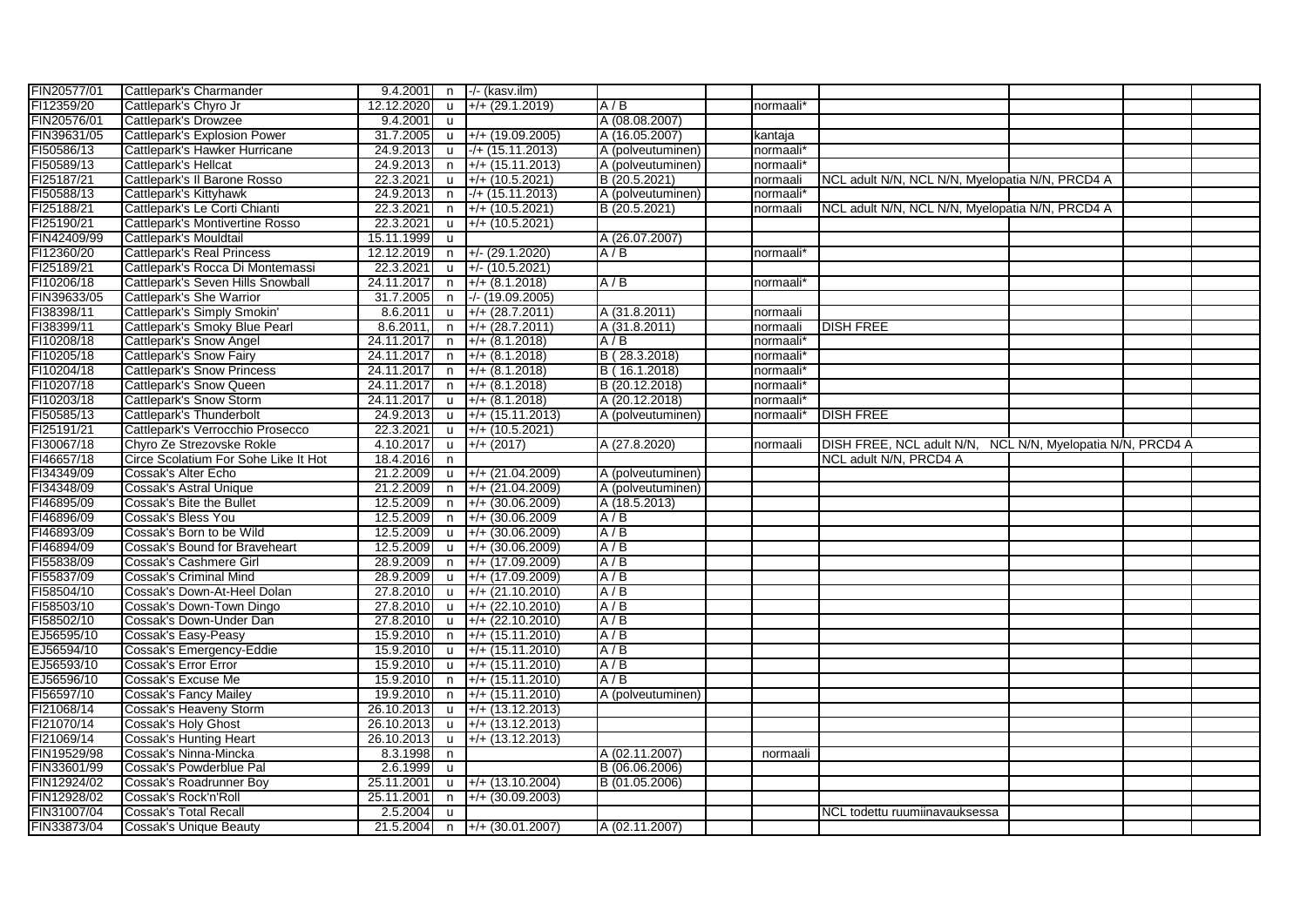| FIN49846/05 | Cossak's Vanity Fair                | $4.8.2005$ n |              |                      |                   | 2/5 |           |                                                |  |  |
|-------------|-------------------------------------|--------------|--------------|----------------------|-------------------|-----|-----------|------------------------------------------------|--|--|
| FIN49847/05 | <b>Cossak's Varsity Bluey</b>       | 4.8.2005     | n            | $+/+$ (16.12.2005)   |                   |     |           |                                                |  |  |
| FIN49848/07 | Cossak's Velvet Venom               | 4.8.2005     | n            | $+/+ (16.12.2005)$   |                   |     |           |                                                |  |  |
| FIN52386/05 | Cossak's Whipping Boy               | 23.10.2005   | <b>u</b>     |                      | B (00.00.2008)    |     |           |                                                |  |  |
| FIN52393/05 | Cossak's Wynne-Vaughan              | 23.10.2005   | n            | $+/- (30.10.2007)$   |                   |     |           | Ristisidevaurio molemmissa polvissa. JT03/2015 |  |  |
| FIN12687/07 | Cossak's Xanadu Gal                 | 9.12.2006    | $\mathsf{n}$ | $+/- (30.01.2007)$   | A (19.3.2010)     |     |           |                                                |  |  |
| FIN12684/07 | Cossak's Xanto Spirit               | 9.12.2006    | $\mathsf{u}$ | $+$ /+ (30.01.2007)  | A (20.07.2009)    |     |           |                                                |  |  |
| FIN12688/07 | <b>Cossak's Xellery Queen</b>       | 9.12.2006    | n            | $+/- (30.01.2007)$   |                   |     |           |                                                |  |  |
| FIN12685/07 | Cossak's Xenon Soul                 | 9.12.2006    | $\mathsf{u}$ | $+/+(30.01.2007)$    |                   |     |           |                                                |  |  |
| FIN12686/07 | Cossak's Ximon Star                 | 9.12.2006    | <b>u</b>     | $+/- (30.01.2007)$   |                   |     |           |                                                |  |  |
| FIN12690/07 | Cossak's Xinavane Girl              | 9.12.2006    | n            | $+/- (30.01.2007)$   |                   |     |           |                                                |  |  |
| FIN12689/07 | Cossak's Xiomara Miss               | 9.12.2006    | n            | $+/- (30.01.2007)$   |                   |     |           |                                                |  |  |
| FIN21088/08 | Cossak's Yarrawah Zephyr            | 14.1.2008    | $\mathsf{u}$ | $+/+$ (10.03.2008)   | A/B               |     |           |                                                |  |  |
| FIN21090/08 | Cossak's Yearning Angel             | 14.1.2008    | $\mathsf{n}$ | $+/- (10.03.2008)$   | A (17.03.2008)    |     |           |                                                |  |  |
| FIN21087/08 | Cossak's Yosemite Sam               | 14.1.2008    | $\mathsf{u}$ | $+/- (10.03.2008)$   | A/B               |     |           |                                                |  |  |
|             |                                     | 14.1.2008    |              |                      |                   |     |           |                                                |  |  |
| FIN21089/08 | <b>Cossak's Young Ambition</b>      |              | $\mathsf{n}$ | $+ / + (10.03.2008)$ | A (17.03.2008)    |     |           |                                                |  |  |
| FIN55569/08 | Cossak's Zara Rose                  | 19.9.2008    | $\mathsf{n}$ | $+$ /+ (31.10.2008)  | A/B               |     |           |                                                |  |  |
| FIN55570/08 | Cossak's Zelda Power                | 19.9.2008    | $\mathsf{n}$ | $+$ /+ (31.10.2008)  | A/B               |     |           |                                                |  |  |
| FIN55566/08 | Cossak's Zetor Super                | 19.9.2008    | u            | $+/- (31.10.2008)$   | A/B               |     |           |                                                |  |  |
| FIN55568/08 | Cossak's Zippo Lighter              | 19.9.2008    | $\mathsf{u}$ | $+$ /? (31.10.2008)  | A/B               |     |           |                                                |  |  |
| FIN55571/08 | Cossak's Zuga Pop                   | 19.9.2008    | n            | $+$ /+ (31.10.2008)  | A/B               |     |           |                                                |  |  |
| FIN55567/08 | Cossak's ZZ Top                     | 19.9.2008    | $\mathsf{u}$ | $+$ /+ (31.10.2008)  | A/B               |     |           |                                                |  |  |
| FIN12610/05 | Dalaussie Snowman                   | 3.3.2004     | $\mathsf{u}$ | $+$ /+ (19.09.2005)  | B (16.05.2007)    |     | normaali  |                                                |  |  |
| FI24331/16  | Dingo Star Blue Ocean               | 3.7.2015     | <b>u</b>     | $+/-$                | A (polveutuminen) |     | normaali* | PRCD4 A, NCL N/N, NCL adult N/N                |  |  |
| FI17401/16  | Erkkertin A Kind Of Magic           | 11.1.2016    | u            | $-/- (9.3.2016)$     | A (polveutuminen) |     |           |                                                |  |  |
| FI50325/20  | Erkkertin Allfather Odin            | 18.9.2020    | $\mathsf{u}$ | $+/+ (10.11.2020)$   |                   |     |           |                                                |  |  |
| FI28580/21  | <b>Erkkertin Amongst Stars</b>      | 18.4.2021    | n            | $+$ /+ (31.5.2021)   |                   |     |           |                                                |  |  |
| FI38312/21  | Erkkertin Blackberry Smash          | 8.6.2021     | <b>u</b>     | $+$ /+ (21.7.2021)   |                   |     |           |                                                |  |  |
| FI35804/18  | <b>Erkkertin Blue Battlestar</b>    | 4.6.2018     | <b>u</b>     | $+/+(20.7.2018)$     |                   |     |           |                                                |  |  |
| FI12234/12  | Erkkertin Blue Firecracker          | 17.12.2011   | <b>u</b>     | $+/- (3.2.2012)$     | A (7.2.2012)      |     | normaali  |                                                |  |  |
| FI12233/12  | Erkkertin Blue Flying Dutchman      | 17.12.201    | $\mathsf{u}$ | $-/- (3.2.2012)$     |                   |     | kantaja   |                                                |  |  |
| FI12235/12  | <b>Erkkertin Blue Foxtrot Girl</b>  | 17.12.2011   | $\mathsf{n}$ | $-/- (3.2.2012)$     |                   |     |           |                                                |  |  |
| FI12236/12  | <b>Erkkertin Blue Foxy Lady</b>     | 17.12.2011   | $\mathsf{n}$ | $+$ /+ (3.2.2012)    | A (7.2.2012)      |     | kantaja   |                                                |  |  |
| FIN17093/08 | <b>Erkkertin Blue Nifty Maid</b>    | 1.2.2008     | n            | $+/- (19.03.2008)$   | B (25.04.2008)    |     | normaali  |                                                |  |  |
| FIN17099/08 | <b>Erkkertin Blue Night Hawk</b>    | 1.2.2008     | u            | $-$ /+ (19.03.2008)  | A (25.04.2008)    |     | normaali  |                                                |  |  |
| FIN17094/08 | <b>Erkkertin Blue Night Hope</b>    | 1.2.2008     | n            | $+$ /+ (19.03.2008)  |                   |     |           |                                                |  |  |
| FIN17098/08 | <b>Erkkertin Blue Night Mark</b>    | 1.2.2008     | $\mathsf{u}$ | $+/- (19.03.2008)$   |                   |     |           |                                                |  |  |
| FIN17097/08 | <b>Erkkertin Blue Night Star</b>    | 1.2.2008     | <b>u</b>     | $+/- (19.03.2008)$   |                   |     |           |                                                |  |  |
| FIN17100/08 | Erkkertin Blue Night Wish           | 1.2.2008     | $\mathsf{u}$ | $+/- (19.03.2008)$   |                   |     |           |                                                |  |  |
| FI35807/18  | <b>Erkkertin Double Star</b>        | 4.6.2018     | n            | $+ / + (20.7.2018)$  |                   |     |           |                                                |  |  |
| FI35805/18  | <b>Erkkertin Evening Star</b>       | 4.6.2018     | n            | $+ / + (20.7.2018)$  |                   |     |           |                                                |  |  |
| FI38313/21  | Erkkertin Frozen Grasshopper        | 8.6.2021     | $\mathbf{u}$ | $+/+(21.7.2021)$     |                   |     |           |                                                |  |  |
| FI50332/20  | Erkkertin Goddess Of Autumn Skadi   | 18.9.2020    | $\mathsf{n}$ | $+/+ (10.11.2020)$   |                   |     |           |                                                |  |  |
| FI50324/20  | Erkkertin God Of Thunder Thor       | 18.9.2020    | $\mathsf{u}$ | $+$ /+ (10.11.2020)  |                   |     |           |                                                |  |  |
| FI50327/20  | Erkkertin God Of War Tyr            | 18.9.2020    | $\mathsf{u}$ | $+/- (10.11.2020)$   |                   |     |           |                                                |  |  |
| FI50330/20  | Erkkertin Guardian Of Youth Idun    | 18.9.2020    | $\mathsf{n}$ | $+/+ (10.11.2020)$   |                   |     |           |                                                |  |  |
| FI28579/21  | <b>Erkkertin Heart Of The Giant</b> | 18.4.2021    | n.           | $+$ /+ (31.5.2021)   |                   |     |           |                                                |  |  |
| FI28578/21  | <b>Erkkertin Heart's Song</b>       | 18.4.2021    | n            | $+$ /+ (31.5.2021)   |                   |     |           |                                                |  |  |
| FI17402/16  | Erkkertin I Want It All             | 11.1.2016    | n            | $+/- (9.3.2016)$     | A (polveutuminen) |     |           |                                                |  |  |
| FI38315/21  | <b>Erkkertin Kir Royale</b>         | 8.6.2021     | $\mathsf{u}$ | $+/- (21.7.2021)$    |                   |     |           |                                                |  |  |
| FI35806/18  | <b>Erkkertin Moonlight Shadow</b>   | 4.6.2018     | n n          | $+/- (20.7.2018)$    |                   |     |           |                                                |  |  |
|             |                                     |              |              |                      |                   |     |           |                                                |  |  |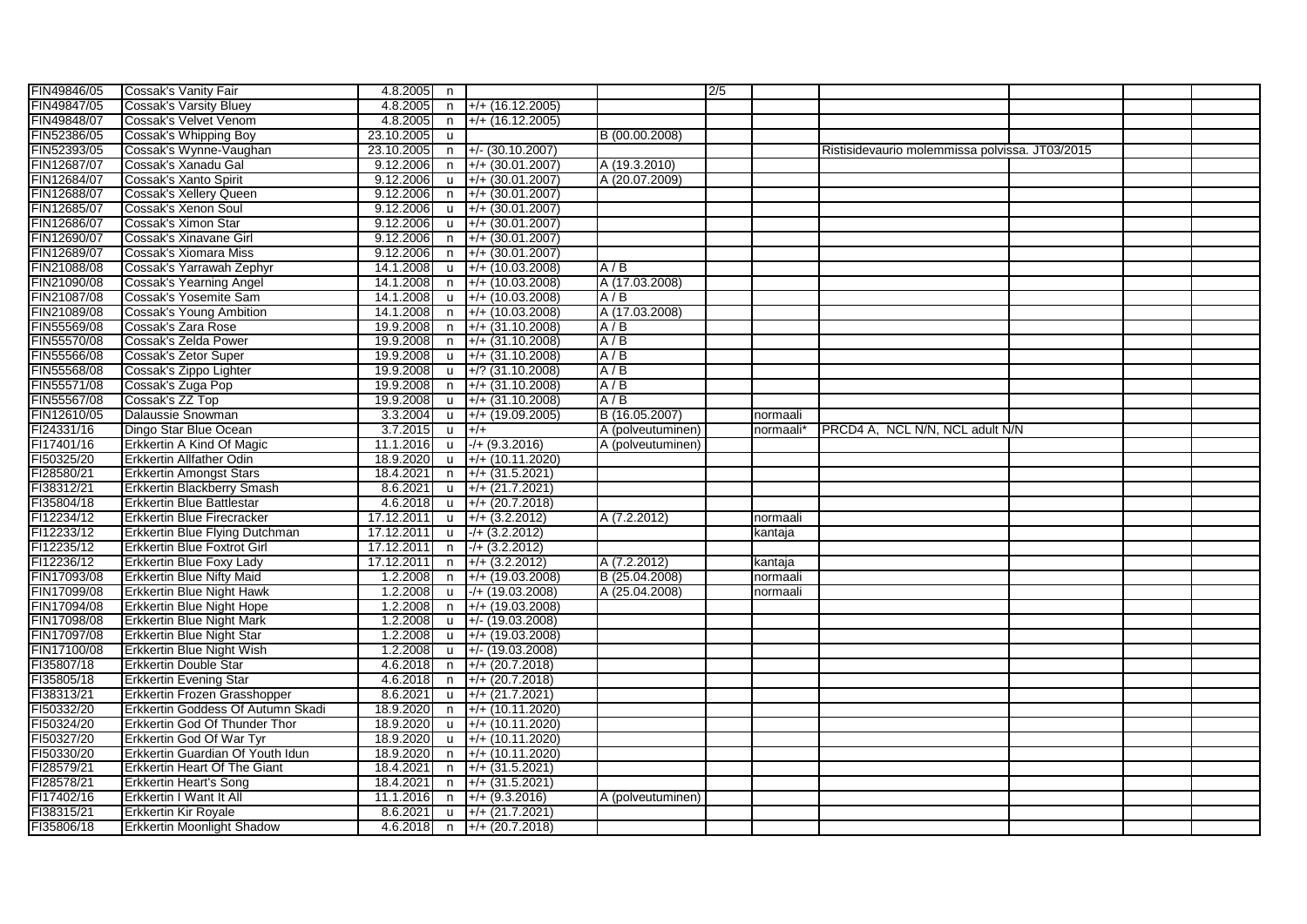| FI38314/21  |                                       |            |              |                                    |                   |     |           |                    |  |  |
|-------------|---------------------------------------|------------|--------------|------------------------------------|-------------------|-----|-----------|--------------------|--|--|
|             | <b>Erkkertin Pure Screwdriver</b>     |            |              | 8.6.2021 u $+/- (21.7.2021)$       |                   |     |           |                    |  |  |
| FI38310/21  | <b>Erkkertin Red Cloudberry</b>       | 8.6.2021   | n n          | $+/- (21.7.2021)$                  |                   |     |           |                    |  |  |
| FIN17096/08 | <b>Erkkertin Red Ranger</b>           | 1.2.2008   | <b>u</b>     | $+$ /+ (19.03.2008)                | B (25.04.2008)    |     | kantaja   |                    |  |  |
| FIN17095/08 | <b>Erkkertin Red Romance</b>          | 1.2.2008   | n            | $+/- (19.03.2008)$                 |                   |     |           |                    |  |  |
| FI38317/21  | <b>Erkkertin Red Snapper</b>          | 8.6.2021   | $\mathsf{u}$ | $\left  +/+ (21.7.2021) \right $   |                   |     |           |                    |  |  |
| FI28574/21  | Erkkertin Red Skyforger               | 18.4.2021  | <b>u</b>     | ei tutkittu                        |                   |     |           |                    |  |  |
| FI35803/18  | Erkkertin Red Solar Storm             | 4.6.2018   | <b>u</b>     | $+/- (20.7.2018)$                  |                   |     |           |                    |  |  |
| FI35808/18  | <b>Erkkertin Red Sunset</b>           | 4.6.2018   | n            | $+/- (20.7.2018)$                  |                   |     |           |                    |  |  |
| FI28577/21  | Erkkertin Silver Bride                | 18.4.2021  | n            | $+$ /+ (31.5.2021)                 |                   |     |           |                    |  |  |
| FI28576/21  | Erkkertin Sky Is Mine                 | 18.4.2021  |              | $\mu$ +/+ (31.5.2021)              |                   |     |           |                    |  |  |
| FI35809/18  | <b>Erkkertin Solar Princess</b>       | 4.6.2018   | n.           | $-/- (20.7.2018)$                  |                   |     |           |                    |  |  |
| FI38316/21  | <b>Erkkertin Sparky Spritzer</b>      | 8.6.2021   |              | u +/+ (21.7.2021)                  |                   |     |           |                    |  |  |
| FI35810/18  | <b>Erkkertin Star Queen</b>           | 4.6.2018   | n            | $+/- (20.7.2018)$                  |                   |     |           |                    |  |  |
| FI38311/21  | <b>Erkkertin Sweet Bluberry</b>       | 8.6.2021   | n            | $+/- (21.7.2021)$                  |                   |     |           |                    |  |  |
| FI50328/20  | <b>Erkkertin The Goddess Freya</b>    | 18.9.2020  | n.           | $+$ /+ (10.11.2020)                |                   |     |           |                    |  |  |
| FI50331/20  | <b>Erkkertin The Prophetess Frigg</b> | 18.9.2020  | <b>u</b>     | $+$ /+ (10.11.2020)                |                   |     |           |                    |  |  |
| FI17400/16  | Erkkertin The Show Must Go On         | 11.1.2016  | <b>u</b>     | $+/- (9.3.2016)$                   | A (polveutuminen) |     |           |                    |  |  |
| FI50326/20  | Erkkertin The Trickster Loki          | 18.9.2020  | <b>u</b>     | $+/- (10.11.2020)$                 |                   |     |           |                    |  |  |
| FI28575/21  | Erkkertin Under The Red Cloud         | 18.4.2021  | <b>u</b>     | $+/- (31.5.2021)$                  |                   |     |           |                    |  |  |
| FI50329/20  | Erkkertin Valkyrie Mist               | 18.9.2020  | n            | $+/- (10.11.2020)$                 |                   |     |           |                    |  |  |
| FIN39344/04 | Finntrix Bareen Captain               | 3.7.2004   | <b>u</b>     | $+/- (24.02.2006)$                 |                   |     |           |                    |  |  |
| FIN39345/04 | <b>Finntrix Cowboy Cody</b>           | 3.7.2004   | <b>u</b>     |                                    | A (06.06.2006)    |     |           |                    |  |  |
| FIN32432/08 | Gravan-Silverpark Fiance for Mkandhs  | 10.12.2007 | <b>u</b>     | $+/- (10.01.2008)$                 | A (polveutuminen) |     |           |                    |  |  |
| FIN17332/02 | Hejastugas Röda Dolly                 | 7.6.2000   | n            |                                    |                   | 1/4 |           |                    |  |  |
| FIN51236/07 | Hillhaven Journey to Suomi            | 8.1.2007   |              | $\mu$ +/+ (03.10.2007)             | B (05.03.2007)    | 3/5 | normaali  |                    |  |  |
| FIN49456/08 | Hillhaven Supa Diamond                | 20.4.2008  | n            | $+/- (14.06.2008)$                 | B (16.07.2008)    | 1/3 | normaali  |                    |  |  |
| FI10306/19  | Hulabaloo Hill's Madame Butterfly     | 15.11.2018 | n            |                                    |                   |     |           |                    |  |  |
| FI10307/19  | Hulabaloo Hill's Maggie               | 15.11.2018 | n            |                                    | B (15.8.2019)     |     | normaali  | PRCD4 <sub>B</sub> |  |  |
| FI10305/19  | Hulabaloo Hill's Man In The Mirrow    | 15.11.2018 | <b>u</b>     |                                    |                   |     |           |                    |  |  |
| FI10304/19  | Hulabaloo Hill's Man On The Moon      | 15.11.2018 | <b>u</b>     |                                    |                   |     |           |                    |  |  |
| FI10303/19  | Hulabaloo Hill's Maradona             | 15.11.2018 | <b>u</b>     |                                    |                   |     |           |                    |  |  |
| FIN49016/04 |                                       |            |              |                                    |                   |     |           |                    |  |  |
|             | Inglisilm Charming Clown              | 25.12.2002 | <b>u</b>     | $-/- (16.12.2005)$                 |                   |     |           |                    |  |  |
| FI57108/20  | Iznogood Black Bart                   | 9.11.2020  | <b>u</b>     | $+$ /+ (22.12.2020)                | A (polveutuminen) |     | normaali* |                    |  |  |
| FIN18216/04 | Iznogood C'est La Vie                 | 30.1.2004  | n            |                                    | A (19.7.2007)     |     |           |                    |  |  |
| FI24828/21  | Iznogood Chili Pepper                 | 18.3.2021  |              | $u$ +/+ (25.4.2021)                | A (polveutuminen) |     |           |                    |  |  |
| FIN37859/07 | Iznogood Disco da Taliho              | 1.6.2007   |              | $\mu$ +/+ (7.7.2007)               | B (10.08.2007)    |     |           |                    |  |  |
| FI24829/21  | Iznogood Dr Pepper                    | 18.3.2021  |              | $u +$ /+ (25.4.2021)               | A (polveutuminen) |     |           |                    |  |  |
| FI20407/10  | Iznogood Elviiran Helmi               | 10.2.2010  |              | $n$ +/+ (28.6.2010)                | B (28.6.20.11)    |     | kantaja   | <b>DISH FREE</b>   |  |  |
| FI32625/10  | Iznogood Farwardin                    | 6.5.2010   | <b>u</b>     | $+/- (28.6.2010)$                  | A (polveutuminen) |     | normaali  |                    |  |  |
| FI32628/10  | Iznogood Feisty Feedback              | 6.5.2010   | n            | $+/- (28.6.2010)$                  | A (polveutuminen) |     | normaali  |                    |  |  |
| FI32627/10  | Iznogood Fi-secure                    | 6.5.2010   | <b>u</b>     | $+/- (28.6.2010)$                  | A (polveutuminen) |     | normaali  |                    |  |  |
| FI32626/10  | Iznogood Flashback                    | 6.5.2010   | <b>u</b>     | $+/- (28.6.2010)$                  | A (polveutuminen) |     | kantaja   |                    |  |  |
| FI32629/10  | Iznogood Freija                       | 6.5.2010   | n            | $+/- (28.6.2010)$                  | A (polveutuminen) |     | normaali  |                    |  |  |
| FI32630/10  | Iznogood Frozen Roots                 | 6.5.2010   | n            | $+/- (28.6.2010)$                  | A (polveutuminen) |     |           |                    |  |  |
| FI27252/12  | Iznogood Golden Primrock              | 22.2.2012  | $\mathsf{u}$ | $+/- (14.11.2012)$                 | A (polveutuminen) |     | normaali  | <b>DISH FREE</b>   |  |  |
| FI53397/12  | Iznogood Heart N Soul                 | 19.9.2012  | <b>u</b>     | $-/- (14.11.2012)$                 | A (polveutuminen) |     |           |                    |  |  |
| FI53400/12  | Iznogood Hide N Seek                  | 19.9.2012  | n            | $+/- (14.11.2012)$                 | A (polveutuminen) |     | kantaja   | <b>DISH FREE</b>   |  |  |
| FI53399/12  | Iznogood Hit N Heel                   | 19.9.2012  | n            | $+/- (14.11.2012)$                 | A (polveutuminen) |     |           |                    |  |  |
| FI53398/12  | Iznogood Hot N Heel                   | 19.9.2012  | n            | $+/- (14.11.2012)$                 | A (polveutuminen) |     |           |                    |  |  |
| FI24830/21  | Iznogood Hot Pepper                   | 18.3.2021  |              | u $\left  +/+ (25.4.2021) \right $ | A (polveutuminen) |     |           |                    |  |  |
| FI21039/13  | Iznogood lisakki                      |            |              | 8.3.2013 $u \neq + (25.4.2013)$    |                   |     |           |                    |  |  |
|             |                                       |            |              |                                    |                   |     |           |                    |  |  |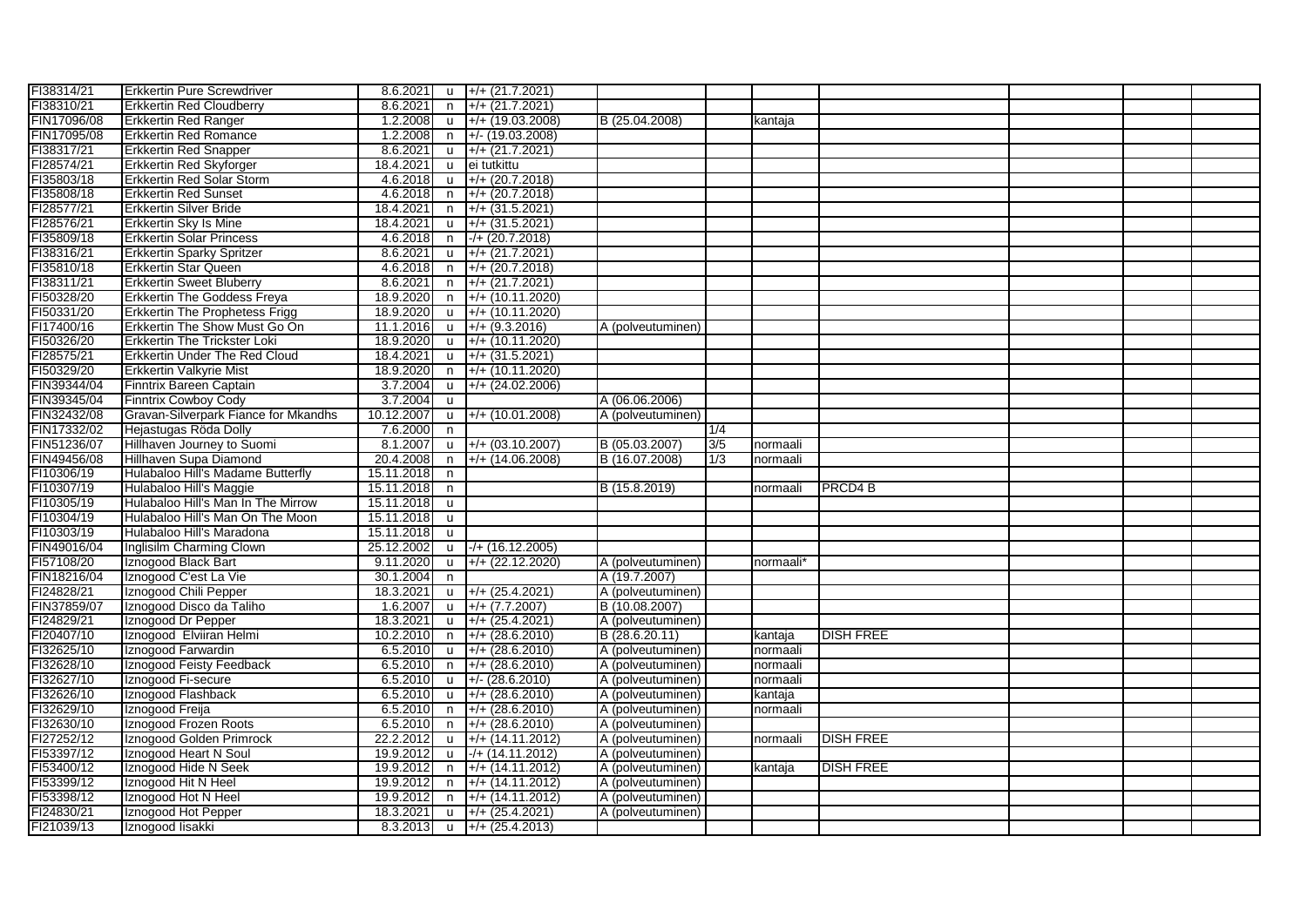| FI21038/13               | Iznogood livari            | $8.3.2013$ u |              | $\left  + \right $ (25.4.2013)            |                   |     |                       | <b>DISH FREE</b>                                |  |  |
|--------------------------|----------------------------|--------------|--------------|-------------------------------------------|-------------------|-----|-----------------------|-------------------------------------------------|--|--|
| FI21040/13               | Iznogood Ilari             | 8.3.2013     | $\mathbf{u}$ | $+ / + (25.4.2013)$                       |                   |     |                       |                                                 |  |  |
| FI21037/13               | Iznogood Ilmarinen         | 8.3.2013     | $\mathsf{u}$ | $+/- (25.4.2013)$                         | A (11.4.2018)     |     | kantaja               | <b>DISH FREE</b>                                |  |  |
| FI21042/13               | Iznogood Inari             | 8.3.2013     | n            | $+/- (25.4.2013)$                         |                   |     |                       |                                                 |  |  |
| FI61426/10               | Iznogood Ingrid            | 10.11.2010   | n.           |                                           | A (polveutuminen) |     |                       |                                                 |  |  |
| FI21041/13               | Iznogood Ivalo             | 8.3.2013     | n            | $+/- (25.4.2013)$                         | B (3.6.2015)      |     |                       |                                                 |  |  |
| FI34397/14               | Iznogood Jack Daniels      | 21.5.2014    | <b>u</b>     | alentunut/+ (9.7.2014)                    |                   |     | normaali              | <b>DISH FREE</b>                                |  |  |
| FI34401/14               | Iznogood Jazzy Lass        | 21.5.2014    | $\mathsf{n}$ | alentunut/+ (9.7.2014)                    |                   |     | normaali              |                                                 |  |  |
| FI34400/14               | Iznogood Jewel In Red      | 21.5.2014    | n            | $+/- (9.7.2014)$                          | B (21.3.2018)     |     | normaali              | <b>DISH FREE</b>                                |  |  |
| FI34396/14               | Iznogood Jim Beam          | 21.5.2014    | <b>u</b>     | $+/- (9.7.2014)$                          |                   |     | normaali              | <b>DISH FREE</b>                                |  |  |
| FI34398/14               | Iznogood Jump For Joy      | 21.5.2014    | n            | $+/- (9.7.2014)$                          |                   |     | normaali              |                                                 |  |  |
| FI34399/14               | Iznogood Justice For All   | 21.5.2014    | n            | $+/- (9.7.2014)$                          |                   |     | normaali              |                                                 |  |  |
| FI17250/16               | Iznogood Keep It Chic      | 28.1.2016    |              | alentunut/+ (16.3.2016) A (polveutuminen) |                   |     |                       | <b>DISH FREE</b>                                |  |  |
|                          |                            |              | n.           |                                           |                   |     | normaali              |                                                 |  |  |
| FI17246/16<br>FI17249/16 | Iznogood Keep It Simple    | 28.1.2016    | <b>u</b>     | +/alentunut (16.3.2016) A (polveutuminen) |                   |     | normaali              |                                                 |  |  |
|                          | Iznogood Keep It Up        | 28.1.2016    | <b>u</b>     | $+ / + (16.3.2016)$                       | A (polveutuminen) |     | normaali              |                                                 |  |  |
| FI17248/16               | Iznogood Keep Your Cool    | 28.1.2016    | <b>u</b>     | +/alentunut (16.3.2016) A (polveutuminen) |                   |     | normaali              |                                                 |  |  |
| FI17247/16               | Iznogood Keep Your Secret  | 28.1.2016    | <b>u</b>     | $-/- (16.3.2016)$                         | A (polveutuminen) |     | normaali              |                                                 |  |  |
| FI48586/16               | Iznogood Lady In Red       | 17.9.2016    | n            | $+/- (1.11.2016)$                         | A (14.5.2018)     |     | normaali              |                                                 |  |  |
| FI48585/16               | Iznogood Last Temptation   | 17.9.2016    | n            | $-/- (1.11.2016)$                         |                   |     |                       |                                                 |  |  |
| FI48587/16               | Iznogood Let It Burn       | 17.9.2016    | n.           | $+/- (1.11.2016)$                         |                   |     |                       |                                                 |  |  |
| FI48584/16               | Iznogood Light My Fire     | 17.9.2016    | n            | $+/- (1.11.2016)$                         | A (1.2.2017)      |     | kantaja               | <b>DISH FREE</b>                                |  |  |
| FI48583/16               | Iznogood Like A Rocket Man | 17.9.2016    | u            | $+/- (1.11.2016)$                         |                   |     |                       |                                                 |  |  |
| FI57109/20               | Iznogood Lola Montez       | 9.11.2020    | n            | $+/- (22.12.2020)$                        | A (polveutuminen) |     | normaali*             |                                                 |  |  |
| FI57111/20               | Iznogood Lonesome Rider    | 9.11.2020    | n            | $+/- (22.12.2020)$                        | A (polveutuminen) |     | normaali*             |                                                 |  |  |
| FI41590/18               | Iznogood Master Of Puppets | 24.7.2018    | u            | $+/- (5.9.2018)$                          |                   |     |                       |                                                 |  |  |
| FI41591/18               | Iznogood Moth Into Flame   | 24.7.2018    | n            | $+/- (5.9.2018)$                          |                   |     |                       |                                                 |  |  |
| FI21962/19               | Iznogood Nancy Drew        | 16.3.2019    | n            | $+/- (29.4.2019)$                         |                   |     |                       |                                                 |  |  |
| FI21963/19               | Iznogood Narnia            | 16.3.2019    | n            | $+/- (29.4.2019)$                         |                   |     |                       |                                                 |  |  |
| FI21961/19               | Iznogood National Treasure | 16.3.2019    | $\mathsf{u}$ | $+$ /+ (29.4.2019)                        |                   |     |                       |                                                 |  |  |
| FI21958/19               | Iznogood Need For Speed    | 16.3.2019    | $\mathsf{u}$ | $+/- (29.4.2019)$                         |                   |     |                       |                                                 |  |  |
| FI21960/19               | Iznogood Nobodys Fool      | 16.3.2019    | u            | $+/- (29.4.2019)$                         |                   |     |                       |                                                 |  |  |
| FI21959/19               | Iznogood No Remorse        | 16.3.2019    | <b>u</b>     | $+$ /+ (29.4.2019)                        |                   |     |                       |                                                 |  |  |
| FI61424/10               | Iznogood Peace For U       | 10.11.2010   | n.           |                                           | A (polveutuminen) |     |                       |                                                 |  |  |
| FI24832/21               | Iznogood Pepper Heart      | 18.3.2021    | n.           | $+/- (25.4.2021)$                         | A (polveutuminen) |     |                       |                                                 |  |  |
| FI24833/21               | Iznogood Pink Pepper       | 18.3.2021    | n            | $+/- (25.4.2021)$                         | A (polveutuminen) |     |                       |                                                 |  |  |
| FIN37857/07              | Iznogood Pop da Taliho     | 1.6.2007     | <b>u</b>     | $+/- (7.7.2007)$                          | B (10.08.2007)    |     | normaali              |                                                 |  |  |
| FI61425/10               | Iznogood Raicilla          | 10.11.2010   | n            |                                           | A (polveutuminen) |     |                       |                                                 |  |  |
| FI24831/21               | Iznogood Red Pepper        | 18.3.2021    | <b>u</b>     | $+/- (24.4.2021)$                         | A (polveutuminen) |     |                       |                                                 |  |  |
| FIN37855/07              | Iznogood R'n'B da Taliho   | 1.6.2007     | <b>u</b>     | $+/- (7.7.2007)$                          | B (10.08.2007)    |     | normaali              |                                                 |  |  |
| FIN37856/07              | Iznogood Rock da Taliho    | 1.6.2007     | $\mathsf{u}$ | $+/- (7.7.2007)$                          | A (10.08.2007)    | 2/1 |                       |                                                 |  |  |
| FI61423/10               | Iznogood Romanov           | 10.11.2010   | $\mathsf{u}$ |                                           | A (polveutuminen) |     | normaali              |                                                 |  |  |
| FI41592/18               | Iznogood Seek And Destroy  | 24.7.2018    | n            | $+/- (5.9.2018)$                          | A (20.1.2020)     |     | kantaja               | NCL adult N/N, NCL N/N, Myelopatia N/N, PRCD4 B |  |  |
| FI57112/20               | Iznogood Shady Lady In Red | 9.11.2020    | $\mathsf{n}$ | $+$ /+ (22.12.2020)                       | A (polveutuminen) |     | normaali <sup>*</sup> |                                                 |  |  |
| FI41593/18               | Iznogood Spit Out The Bone | 24.7.2018    | n            | alentunut/+ (5.9.2018)                    |                   |     |                       |                                                 |  |  |
| FI24834/21               | Iznogood Sweet Pepper      | 18.3.2021    | n            | $+/- (25.4.2021)$                         | A (polveutuminen) |     |                       |                                                 |  |  |
| FIN37858/07              | Iznogood Tango da Taliho   | 1.6.2007     | $\mathbf{u}$ | $+/- (7.7.2007)$                          | A (10.08.2007)    |     | normaali              |                                                 |  |  |
| FI57110/20               | Iznogood The Sinner Is You | 9.11.2020    | n.           | $+ / + (22.12.2020)$                      | A (polveutuminen) |     | normaali              |                                                 |  |  |
| FI59285/21               | Iznogood Quantum Of Solace | 17.10.2021   | u            | $+/- (1.12.2021)$                         |                   |     | normaali*             |                                                 |  |  |
| FI59287/21               | Iznogood Queen Of Hearts   | 17.10.2021   | $\mathsf{n}$ | $-$ /+ (1.12.2021)                        |                   |     | normaali*             |                                                 |  |  |
| FI59286/21               | Iznogood Queen Of Spades   | 17.10.2021   | n            | $+/- (1.12.2021)$                         |                   |     | normaali*             |                                                 |  |  |
| FI22548/13               | Illinois Kazari Toyo-Ken   | 12.12.2012   | n.           | $+/-$                                     | A (polveutuminen) |     |                       | normaali*   PRCD4 A, NCL N/N, NCL adult N/N     |  |  |
|                          |                            |              |              |                                           |                   |     |                       |                                                 |  |  |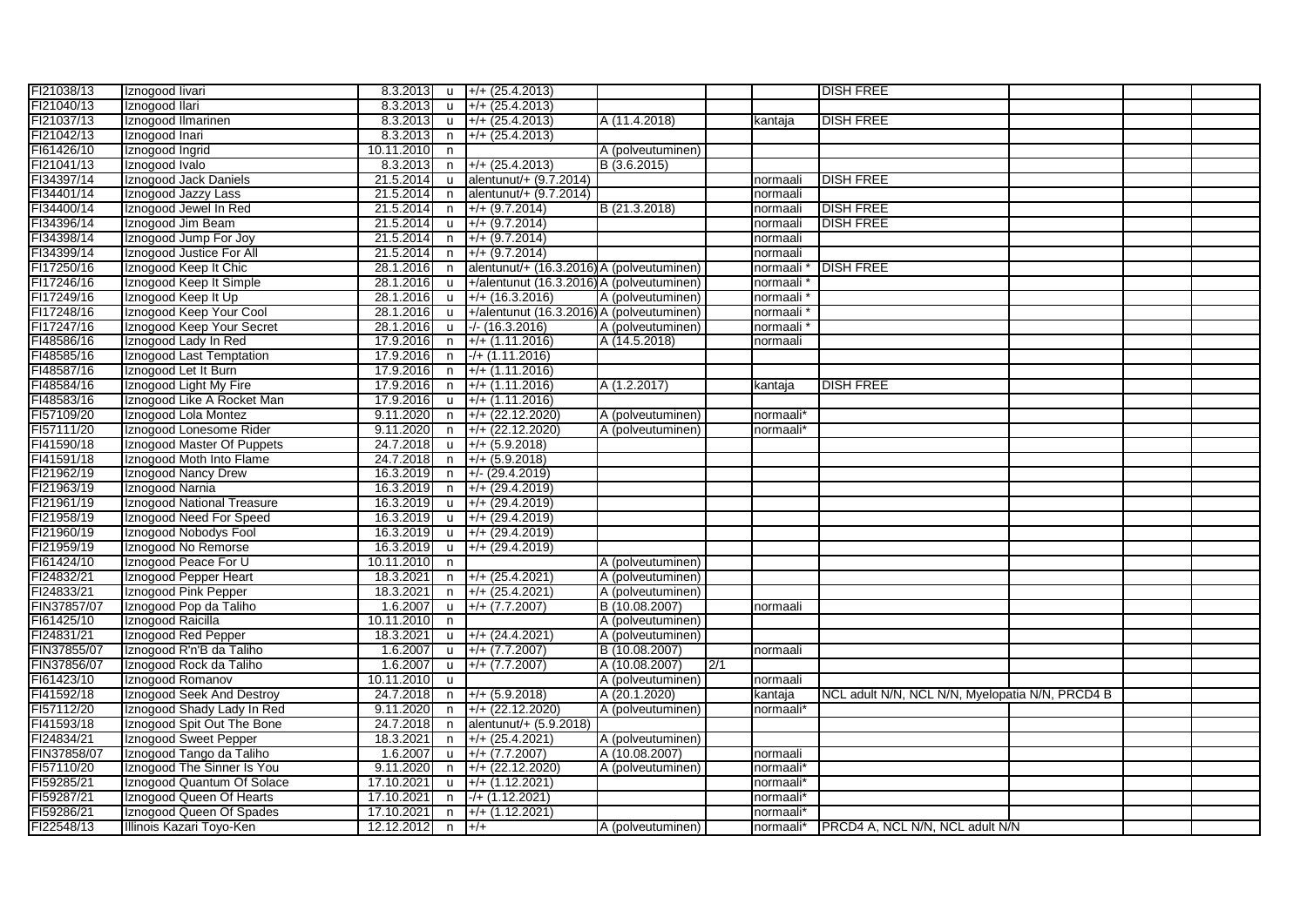| FIN58739/08 | Jayblue Aussie Salute               | 21.5.2008 u |              |                                            |                   |     | normaali | <b>PRCD4 A, NCL adult N/N</b> |  |  |
|-------------|-------------------------------------|-------------|--------------|--------------------------------------------|-------------------|-----|----------|-------------------------------|--|--|
| FIN36882/08 | Kadi Of The Seven Hills Country     | 18.3.2008   | $n +/+$      |                                            | A (polveutuminen) |     |          |                               |  |  |
| FIN43211/05 | Karjapeni Caunis                    | 13.6.2005   | $\mathbf{u}$ |                                            | B (08.08.2007)    |     |          |                               |  |  |
| FIN11613/07 | Karjapeni Cena                      | 13.6.2005   | n,           | $+/+(30.10.2007)$                          | B (02.11.2007)    |     |          |                               |  |  |
|             | CMKU/ACD/173 Killarney Blue Cidabro | 29.10.2020  | $\mathsf{n}$ |                                            | A (9.12.2020)     |     |          |                               |  |  |
| FIN35000/00 | Kivimannun Blue Abs                 | 27.3.2000   | n            | $+/+(18.12.2000)$                          |                   |     |          |                               |  |  |
| FIN11845/06 | Kivimannun Blue Absolute            | 7.8.2005    | $\mathsf{u}$ | $+$ /+ (19.09.2005)                        |                   |     |          |                               |  |  |
| FIN11848/06 | Kivimannun Red Absintti             | 7.8.2005    | n            | $+/- (19.09.2005)$                         |                   |     |          |                               |  |  |
| FIN11847/06 | Kivimannun Red Bobbitar             | 7.8.2005    | n            | $+$ /+ (19.09.2005)                        |                   |     |          |                               |  |  |
| FIN11846/06 | Kivimannun Red Upcider              | 7.8.2005    | n            | $+/- (19.09.2005)$                         | A (30.6.2010)     |     | normaali |                               |  |  |
| FIN47227/04 | Kohon Einstein                      | 4.10.2004   | <b>u</b>     |                                            |                   | 1/4 |          |                               |  |  |
| FIN47232/04 | Kohon Elviira                       | 4.10.2004   | n            |                                            | B (26.07.2007)    |     | kantaja  |                               |  |  |
| FIN20242/06 | Kohon Fellow Felix                  | 23.2.2006   | <b>u</b>     |                                            | A (12.6.2006)     | 3/4 | normaali |                               |  |  |
| FIN20756/08 | Kohon Ginger Girl                   | 8.10.2007   | n            |                                            | A (07.03.2008)    |     |          |                               |  |  |
| FIN20757/08 | Kohon Glowing Pearl                 | 8.10.2007   | $\mathsf{n}$ |                                            | A (07.03.2008)    |     |          |                               |  |  |
| FIN20755/08 | Kohon Golden Goblin                 | 8.10.2007   | <b>u</b>     | $+ / + (28.6.2010)$                        | B (07.03.2008)    | 1/2 | normaali | <b>DISH FREE</b>              |  |  |
| FI42600/15  | La Luna Polaris Heritage Of B       | 6.5.2015    | n            | $+/- (11.3.2016)$                          | A (17.12.2015)    |     | normaali |                               |  |  |
| FI19695/11  | Lebensberuf Echt Emerald            | 17.2.2011   | n            | $+$ /+ (15.4.2011)                         | A (polveutuminen) |     |          |                               |  |  |
| FI19693/11  | Lebensberuf Einundsechzig           | 17.2.2011   | <b>u</b>     | $+/- (15.4.2011)$                          | A (polveutuminen) |     |          |                               |  |  |
| FI19694/11  | Lebensberuf Elmo Edelstein          | 17.2.2011   | u            | $+$ /+ (15.4.2011)                         | A (polveutuminen) |     |          |                               |  |  |
| FI19692/11  | Lebensberuf Ende Gut Alles Gut      | 17.2.2011   | <b>u</b>     | $+$ /+ (13.4.2012)                         | A (polveutuminen) |     |          |                               |  |  |
| FIN16577/08 | Lebensberuf Felgumschwung           | 26.1.2008   | n            | $+/+ (10.03.2008)$                         | A (polveutuminen) |     |          |                               |  |  |
| FIN16578/08 | Lebensberuf Feuertest-Fazit         | 26.1.2008   | $\mathsf{u}$ | $+/- (10.03.2008)$                         | A (polveutuminen) |     |          |                               |  |  |
| FIN16582/08 | Lebensberuf Fidel-Fiskus            | 26.1.2008   | $\mathsf{u}$ | $+/- (10.03.2008)$                         | A (polveutuminen) |     |          |                               |  |  |
| FIN16580/08 | Lebensberuf Finelib-Fabel           | 26.1.2008   | u            | $+$ /+ (10.03.2008)                        | A (polveutuminen) |     |          |                               |  |  |
| FIN16581/08 | Lebensberuf Funfte-Frage            | 26.1.2008   | $\mathsf{u}$ | $+/- (10.03.2008)$                         | A (polveutuminen) |     |          |                               |  |  |
| FIN16579/08 | Lebensberuf Furchtlos-Filz          | 26.1.2008   | <b>u</b>     | $+$ /+ (10.03.2008)                        | A (polveutuminen) |     |          |                               |  |  |
| FIN29691/06 | Lebensberuf Gelernt Gaudieb         | 28.4.2006   | <b>u</b>     | $+/- (21.06.2006)$                         | A/B               |     |          |                               |  |  |
| FIN29690/06 | Lebensberuf Genehm Gewinner         | 28.4.2006   | <b>u</b>     | $+ / + (21.06.2006)$                       | B (26.07.2007)    | 1/2 |          |                               |  |  |
| FIN29697/06 | Lebensberuf Gerücht                 | 28.4.2006   | n            | $+/- (21.06.2006)$                         | A/B               |     |          |                               |  |  |
| FIN29695/06 | Lebensberuf Getratsch               | 28.4.2006   | $\mathsf{n}$ | $+ / + (21.06.2006)$                       | A/B               |     |          |                               |  |  |
| FIN29693/06 | Lebensberuf Gewitzel                | 28.4.2006   | $\mathsf{n}$ | $+ / + (21.06.2006)$                       | A/B               |     |          |                               |  |  |
| FIN29696/06 | Lebensberuf Gratisexemplar          | 28.4.2006   | n            | $+ / + (21.06.2006)$                       | B (3.2.2010)      |     |          |                               |  |  |
| FIN29694/06 | Lebensberuf Griffbereit             | 28.4.2006   | n            | $+$ /+ (21.06.2006)                        | A/B               |     |          |                               |  |  |
| FIN29692/06 | Lebensberuf Gutes Gewissen          | 28.4.2006   | u            | $+/- (21.06.2006)$                         | A/B               |     |          |                               |  |  |
| FIN29698/06 | Lebensberuf Gütegesicherte          | 28.4.2006   | n            | $+ / + (21.06.2006)$                       | A/B               |     |          |                               |  |  |
| FI33706/10  | Lebensberuf Inedita Ibidem          | 9.5.2010    | n            | $+/- (30.6.2010)$                          | A/B               |     |          |                               |  |  |
| FI33704/10  | Lebensberuf Inkunabel               | 9.5.2010    | <b>u</b>     | $+/- (30.6.2010)$                          | A/B               |     |          |                               |  |  |
| FI33705/10  | Lebensberuf Irgend Einmal           | 9.5.2010    | $\mathsf{u}$ | $+/- (30.6.2010)$                          | A/B               |     |          |                               |  |  |
| FIN33122/01 | Lebensberuf Marine Mercedes         | 30.6.2001   | n            | $+$ /+ (28.04.2003)                        | B (15.08.2006)    |     |          |                               |  |  |
| FIN33124/01 | Lebensberuf Mena Mefekte            | 30.6.2001   | $\mathsf{n}$ |                                            | B (02.11.2007)    |     |          |                               |  |  |
| FIN33123/01 | Lebensberuf Merga Minessa           | 30.6.2001   | n            | $-/- (17.08.2004)$                         | A/B               |     |          |                               |  |  |
| FIN33125/01 | Lebensberuf Miss Lola Model         | 30.6.2001   | n            | $+/- (12.03.2002)$                         | A/B               |     |          |                               |  |  |
| FIN33120/01 | Lebensberuf Mutvoll Möksy           | 30.6.2001   | u            | $\left  + \right/ - (30.09.2003)$          | A (02.11.2007)    |     |          |                               |  |  |
| FIN41365/03 | Lebensberuf Nebelnvoll Nox          | 16.8.2003   | u            | $+/- (30.09.2003)$                         |                   |     |          |                               |  |  |
| FIN41363/03 | Lebensberuf Nett Neperi             | 16.8.2003   | $\mathsf{u}$ | $+/- (30.09.2003)$                         |                   |     |          |                               |  |  |
| EJ41370/03  | Lebensberuf Niedlich Nabla          | 16.8.2003   | n            | $-/- (30.09.2003)$                         |                   |     |          |                               |  |  |
| FIN41368/03 | Lebensberuf Noblesse Nemzi          | 16.8.2003   | <b>u</b>     | $+/- (30.09.2003)$                         |                   |     |          |                               |  |  |
| FIN41364/03 | Lebensberuf Noffest Nife            | 16.8.2003   | <b>u</b>     | $+$ /+ (30.09.2003)                        |                   |     |          |                               |  |  |
| FIN41369/03 | Lebensberuf Nonnplusultra           | 16.8.2003   | n            | $+/- (30.09.2003)$                         | B (02.11.2007)    |     |          |                               |  |  |
| FIN41366/03 | Lebensberuf Nordisch Nolde          |             |              | 16.8.2003 $\mid$ u $\mid$ +/+ (30.09.2003) |                   |     |          |                               |  |  |
|             |                                     |             |              |                                            |                   |     |          |                               |  |  |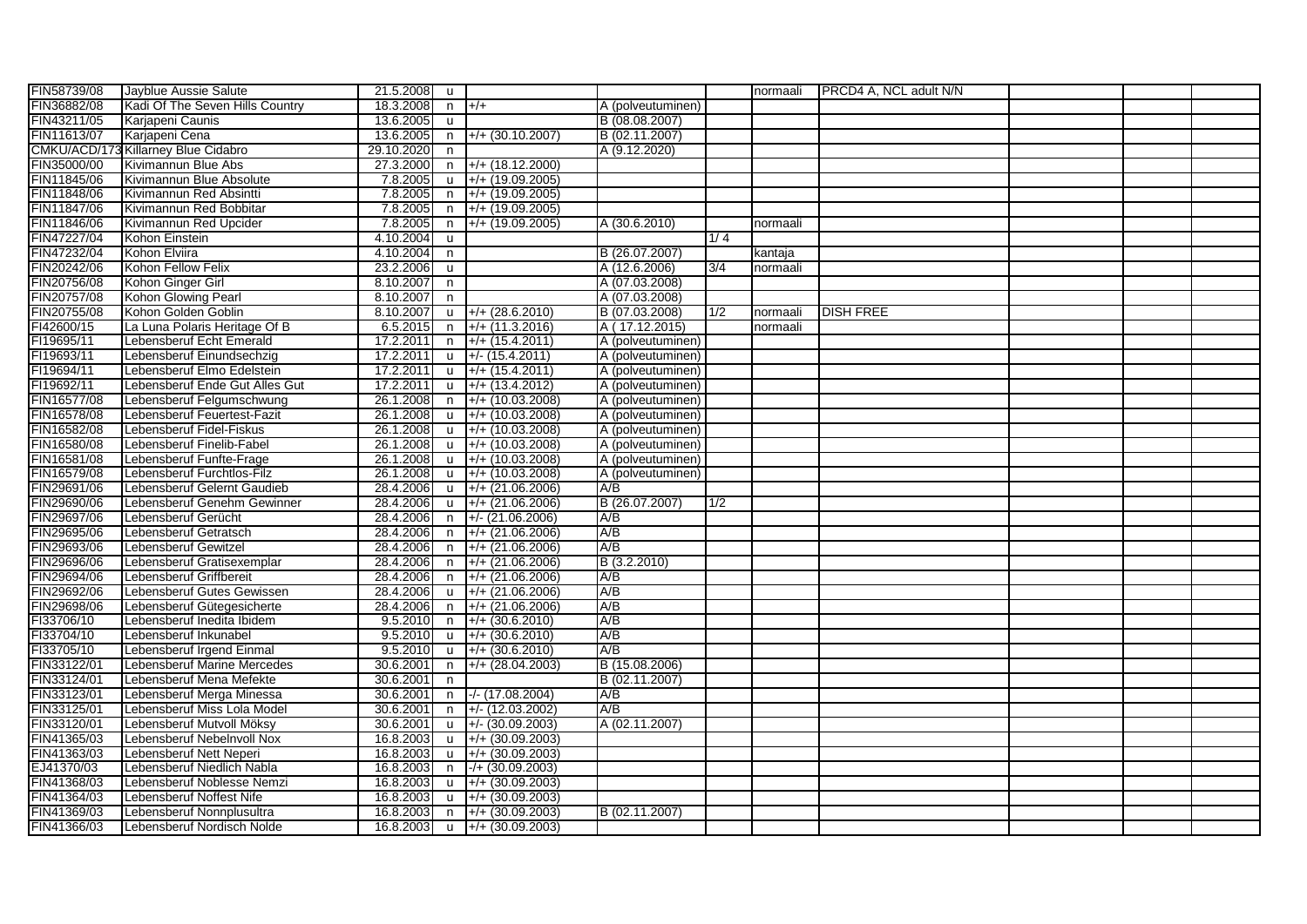| FIN41367/03  | Lebensberuf Nothelfer Niobi         | 16.8.2003  |                | $\mu$ +/+ (30.09.2003)                      |                   |     |          |                    |  |  |
|--------------|-------------------------------------|------------|----------------|---------------------------------------------|-------------------|-----|----------|--------------------|--|--|
| FIN11071/07  | Lebensberuf Ondano Opac             | 5.12.2006  |                | $+ / + (30.01.2007)$                        | A (polveutuminen) |     |          |                    |  |  |
|              |                                     |            | <b>u</b>       |                                             |                   |     |          |                    |  |  |
| EJ11072/07   | Lebensberuf Orchidea Optima         | 5.12.2006  | n              | $+/- (30.01.2007)$                          | A (polveutuminen) |     |          |                    |  |  |
| FIN11073/07  | Lebensberuf Ozna Orellana           | 5.12.2006  | n              | $+/- (30.01.2007)$                          | A (polveutuminen) |     |          |                    |  |  |
| FI20274/12   | Lebensberuf Pantoffelheld           | 22.2.2012  | u              | $+/- (13.4.2012)$                           | A (polveutuminen) |     |          |                    |  |  |
| FI20275/12   | Lebensberuf Protziger Pfeil         | 22.2.2012  | <b>u</b>       | $+/- (13.4.2012)$                           | A (polveutuminen) |     |          |                    |  |  |
| FI20273/12   | Lebensberuf Purzelbaum              | 22.2.2012  | u              | $+/- (13.4.2012)$                           | A (polveutuminen) |     |          |                    |  |  |
| FIN49179/05  | Lebensberuf Rane Rasenheber         | 31.10.2005 | u              |                                             | A (polveutuminen) |     |          |                    |  |  |
| FIN49180/05  | Lebensberuf Reingewinn              | 31.10.2005 |                | $\mu$ -/+ (21.06.2006)                      | A (polveutuminen) |     |          |                    |  |  |
| FIN49177/05  | Lebensberuf Riitu Russfleck         | 31.10.2005 | n              | $+/- (03.03.2008)$                          | A (polveutuminen) |     |          |                    |  |  |
| FIN49178/05  | Lebensberuf Rubin Raritas           | 31.10.2005 |                | $n +$ +/+ (21.06.2006)                      | A (polveutuminen) |     |          |                    |  |  |
| FI35801/10   | Lebensberuf Saphir Signum           | 18.5.2010  | n              | $+/- (15.7.2010)$                           | A (polveutuminen) |     |          |                    |  |  |
| FI35800/10   | Lebensberuf Schmutzabweisend        | 18.5.2010  | n              | $-/- (15.7.2010)$                           | A (polveutuminen) |     |          |                    |  |  |
| FI35799/10   | Lebensberuf Sonderangebot           | 18.5.2010  | <b>u</b>       | $+/- (15.7.2010)$                           | A (polveutuminen) |     |          |                    |  |  |
| FI35798/10   | Lebensberuf Soni Sonnenblitz        | 18.5.2010  | <b>u</b>       | $+$ /alentunut(15.7.2010) A (polveutuminen) |                   |     |          |                    |  |  |
| FI35797/10   | Lebensberuf Stimmengewirr           | 18.5.2010  | <b>u</b>       | $+ / + (15.7.2010)$                         | A (polveutuminen) |     |          |                    |  |  |
| FIN49513/04  | Lebensberuf Wartungsfrei            | 23.9.2004  | <b>u</b>       | $+/- (16.11.2004)$                          |                   |     |          |                    |  |  |
| FIN49515/04  | Lebensberuf Weltbekannt             | 23.9.2004  | <b>u</b>       | $+/- (16.11.2004)$                          |                   |     |          |                    |  |  |
| EJ49518/04   | Lebensberuf Versiert Vicki          | 23.9.2004  | n              | $+/- (16.11.2004)$                          |                   |     |          |                    |  |  |
| FIN49517/04  | Lebensberuf Viehhirts Wonne         | 23.9.2004  | u              | $+/- (16.11.2004)$                          |                   |     |          |                    |  |  |
| FIN49511/04  | Lebensberuf Vierradantrieb          | 23.9.2004  | <b>u</b>       | $+/- (16.11.2004)$                          |                   |     |          |                    |  |  |
| EJ49519/04   | Lebensberuf Vierte Wunder           | 23.9.2004  | n              | $+/- (16.11.2004)$                          |                   |     |          |                    |  |  |
| FIN49512/04  | Lebensberuf Winzig Wirbel           | 23.9.2004  |                | $u$ +/+ (16.11.2004)                        |                   |     |          |                    |  |  |
| EJ49514/04   | Lebensberuf Wirksam Wächter         | 23.9.2004  |                | $n +$ /+ (16.11.2004)                       |                   |     |          |                    |  |  |
| FIN49516/04  | Lebensberuf Volltreffer             | 23.9.2004  |                | u +/+ (16.11.2004)                          |                   |     |          |                    |  |  |
| FIN46929/04P | Lebensberuf Zahm Zar-Niilo          | 17.6.2004  | $\mathsf{u}$   | $+/- (17.08.2004)$                          | A/B               |     |          |                    |  |  |
| FIN46928/04P | Lebensberuf Zielsicher Zeke         | 17.6.2004  | <b>u</b>       | $+/- (17.08.2004)$                          | A/B               |     |          |                    |  |  |
| FIN46930/04P | Lebensberuf Zirkon Zidane           | 17.6.2004  | n.             | $+/- (17.08.2004)$                          | A (08.03.2006)    |     |          |                    |  |  |
| FIN46931/04P |                                     | 17.6.2004  |                | $+/- (17.08.2004)$                          | A/B               |     |          |                    |  |  |
|              | Lebensberuf Zumutbar Zenta          |            | n              |                                             |                   |     |          |                    |  |  |
| FI21893/21   | Lethal Dagger                       | 19.3.2019  | u              |                                             |                   |     |          | NCL adult N/N      |  |  |
| FIN28111/97  | Mustantuulen Helge                  | 18.5.1997  |                | $\mu$ +/+ (02.10.2006)                      | A (21.08.2006)    |     |          |                    |  |  |
| FI58572/21   | Old Watchdog C4                     | 26.8.2019  | n              | $+/- (2019)$                                | B (19.11.2021)    |     | normaali | PRCD4 <sub>B</sub> |  |  |
| FIN58269/08  | Pavesi Wind Spirit                  | 12.4.2007  | n              |                                             |                   |     | normaali |                    |  |  |
| FIN38084/07  | PK Hovikosken Atlanmonto            | 30.4.2007  |                | $\mu$ +/+ (19.11.2008)                      | A (02.11.2007)    |     |          |                    |  |  |
| FI38326/11   | PK Hovikosken Best Chest Regent     | 27.5.2011  | n              | $+/- (8.7.2011)$                            |                   |     |          |                    |  |  |
| FI38325/11   | PK Hovikosken Big World's Cullinan  | 27.5.2011  | n              | $+/- (8.7.2011)$                            |                   |     |          |                    |  |  |
| FI38324/11   | PK Hovikosken Black Pearl           | 27.5.2011  |                | $n$ +/+ (8.7.2011)                          |                   |     |          |                    |  |  |
| FI38327/11   | PK Hovikosken Bon Hope Orloff       | 27.5.2011  |                | $n \rightarrow +/+(8.7.2011)$               |                   |     |          |                    |  |  |
| FI40865/15   | Ralph Simpatija                     | 26.3.2015  | $\overline{u}$ | $+/- (11.3.2016)$                           | B (17.12.2015)    |     | normaali | <b>DISH FREE</b>   |  |  |
| FI55096/10   | Red Manor Dandy Vom Landhof Rothaus | 21.11.2009 |                | $\mu$ +/+ (12.1.2010)                       | A (23.4.2012)     |     |          |                    |  |  |
| FI 58824/12  | Rosebay Falling Star                | 14.11.2012 |                | $u +$ /+ (2.1.2013)                         | B (29.12.2012)    |     | normaali |                    |  |  |
| FI 58825/12  | Rosebay Fellow Star                 | 14.11.2012 | $u_{\perp}$    | $+/- (2.1.2013)$                            | A (29.12.2012)    |     | normaali |                    |  |  |
| FI 58827/12  | <b>Rosebay Fire Star</b>            | 14.11.2012 | n              | $+/- (2.1.2013)$                            | A (29.12.2012)    |     | normaali |                    |  |  |
| FI 58823/12  | Rosebay Flaming Star                | 14.11.2012 |                | $u +$ /+ (2.1.2013)                         | A (29.12.2012)    |     | normaali |                    |  |  |
| FI 58828/12  | Rosebay Fortunate Star              | 14.11.2012 | n              | $+/- (2.1.2013)$                            | A (29.12.2012)    |     | normaali |                    |  |  |
| FI 58826/12  | Rosebay Found Star                  | 14.11.2012 | n              | $+/- (2.1.2013)$                            | B (29.12.2012)    |     | normaali |                    |  |  |
| FI39769/11   | Rosebay Shining Star                | 20.6.2011  | n              | $+/- (8.8.2011)$                            | A (2.8.2011)      | 1/1 | kantaja  |                    |  |  |
| FI39768/11   | Rosebay Superstar                   | 20.6.2011  |                | $n$ +/+(8.8.2011)                           | A (2.8.2011)      | 3/2 |          |                    |  |  |
| EJ17778/02   | Santatassun Jackaroo                | 22.1.2002  |                | $\mu$ -/+ (11.03.2002)                      |                   |     |          |                    |  |  |
| FIN42145/02  | Sawdusts Attitude Blue Amaryl       | 12.10.2000 |                | n +/+ (11.01.2002)                          |                   |     |          |                    |  |  |
| FIN16789/07  | Snjos Blue Beza                     |            |                | 27.6.2006 n $\rightarrow$ +/+ (18.08.2005)  | A (15.09.2005)    |     |          |                    |  |  |
|              |                                     |            |                |                                             |                   |     |          |                    |  |  |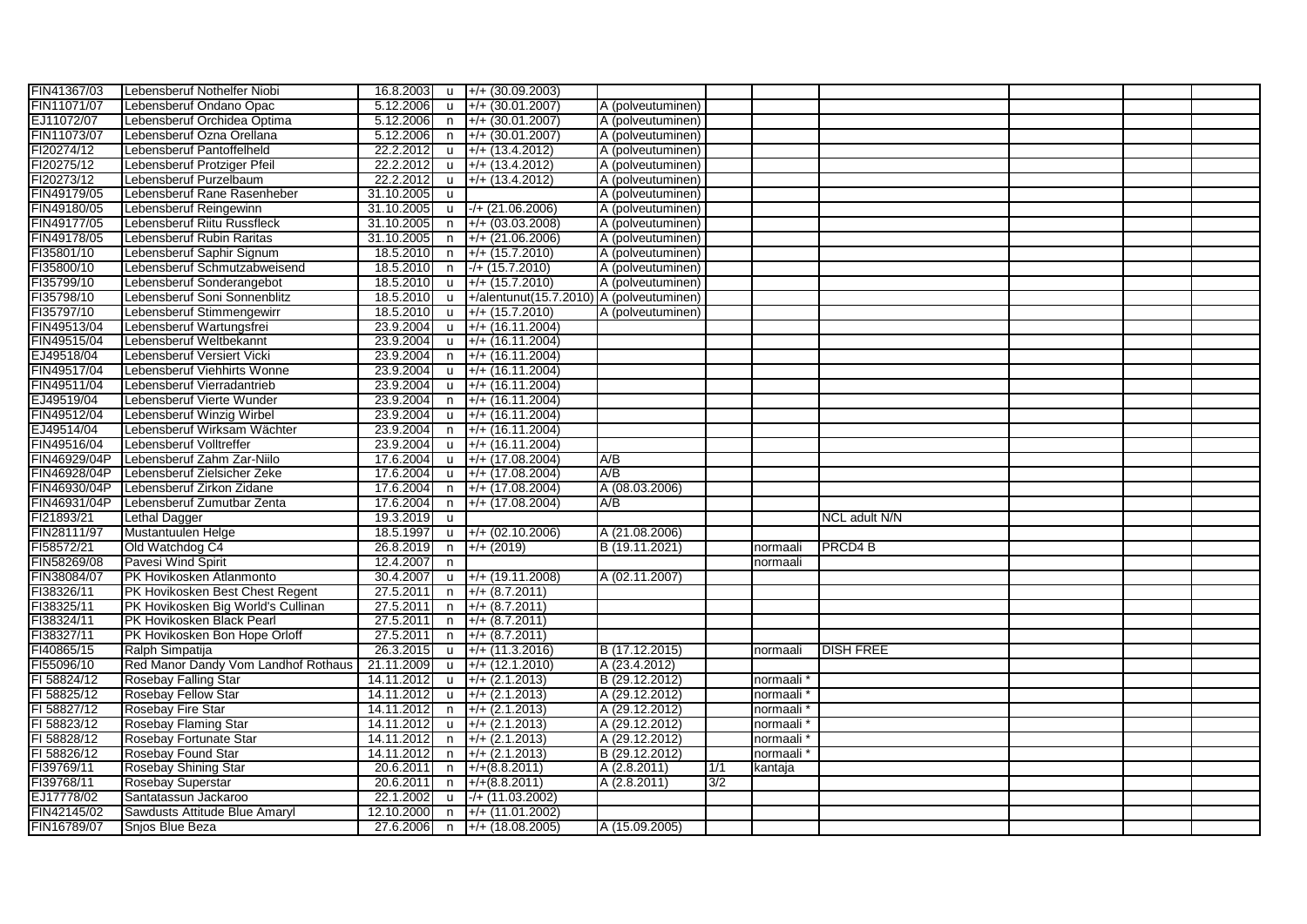| FI37169/09   | <b>Snjos Blue Flaming Arrow</b>      |            |              | 24.5.2009 u +/+ (02.07.2009)     | A (16.07.2009)        | 2/3 | normaali              |                                                 |  |  |
|--------------|--------------------------------------|------------|--------------|----------------------------------|-----------------------|-----|-----------------------|-------------------------------------------------|--|--|
| FI28567/18   | Snios Red Mingo                      | 4.3.2018   | <b>u</b>     | $+/- (2018)$                     | A (polveutuminen)     |     | normaali              | <b>PRCD4 A</b>                                  |  |  |
| FI28691/20   | Spaderccowtownfinnannie              | 5.8.2019   | n,           |                                  | B (27.8.2020)         |     | normaali              | NCL adult N/N, NCL N/N, Myelopatia N/N, PRCD4 A |  |  |
| FIN31739/02  | <b>Wallaroo Elvish Scout</b>         | 8.12.2001  | $\mathsf{u}$ | $+/- (28.01.2002)$               | B (09.12.2002)        |     |                       |                                                 |  |  |
| ER31741/02   | Wallaroo Frodo Baggins               | 10.12.2001 | u            | $+/- (28.01.2002)$               | B (09.12.2002)        |     |                       |                                                 |  |  |
| EST-02471/08 | Wallaroo Jinn Qui-Gong               | 25.4.2006  | $\mathsf{u}$ | $+/+$                            | A (18.2.2010)         |     |                       |                                                 |  |  |
| FI46076/09   | <b>Wallaroo Miss Moneypenny</b>      | 14.11.2008 | n            | $+/- (07.01.2009)$               | A (polveutuminen)     |     | normaali              |                                                 |  |  |
| FI54267/11   | <b>Wallaroo Ranger Of The North</b>  | 4.3.2011   | u            | $+/- (26.4.2011)$                | A (polveutuminen) 4/1 |     | normaali              |                                                 |  |  |
| FI17937/18   | Windwarrior's Almost An Angel        | 27.1.2018  | n            | $+/- (19.3.2018)$                |                       |     |                       |                                                 |  |  |
| FIN15935/03  | Windwarrior's Bloody Mary Lyn        | 29.12.2002 | n            | $+/- (21.02.2003)$               |                       |     |                       |                                                 |  |  |
| FI17938/18   | Windwarrior's Blue Angry Bird        | 27.1.2018  | n            | $+/-$ (19.3.2018)                |                       |     |                       |                                                 |  |  |
| FI17941/18   | Windwarrior's Blue Breakwater        | 27.1.2018  | <b>u</b>     | $+/-$ (19.3.2018)                |                       |     |                       |                                                 |  |  |
| FIN14098/96  | Windwarrior's Blue Dragon            | 29.1.1996  | $\mathsf{u}$ | $+/- (20.07.2001)$               |                       |     |                       |                                                 |  |  |
| FIN30535/00  | Windwarrior's Blue Hawk Mind         | 7.7.2000   | <b>u</b>     | $+/- (11.01.2002)$               |                       |     |                       |                                                 |  |  |
| FIN30536/00  | Windwarrior's Blue Highlander        | 7.7.2000   | <b>u</b>     | $+/- (11.01.2002)$               |                       |     |                       |                                                 |  |  |
| FIN30537/00  | Windwarrior's Blue Hot N'Icy         | 7.7.2000   | <b>u</b>     | $-/- (19.03.2001)$               |                       |     |                       |                                                 |  |  |
| FIN39985/00  | Windwarrior's Blue Iron Ace          | 30.8.2000  | <b>u</b>     | $+/- (11.01.2002)$               |                       |     |                       |                                                 |  |  |
| FIN15938/03  | Windwarrior's Blue Laser Lord        | 29.12.2002 | u            | $+/- (21.02.2003)$               |                       |     |                       |                                                 |  |  |
| FIN15937/03  | Windwarrior's Blue Legolas           | 29.12.2002 | $\mathsf{u}$ | $+/- (21.02.2003)$               |                       |     |                       |                                                 |  |  |
| FI47896/18   | Windwarrior's Blue Key Player        | 27.8.2018  | $\mathsf{u}$ | $+/- (15.10.2018)$               | A (polveutuminen)     |     | normaali*             | PRCD4 A (polveutuminen)                         |  |  |
| FI47897/18   | Windwarrior's Blue Kingfisher        | 27.8.2018  | <b>u</b>     | $+/- (15.10.2018)$               | A (polveutuminen)     |     | normaali*             | PRCD4 A (polveutuminen)                         |  |  |
| FI47898/18   | Windwarrior's Blue Knight Rider      | 27.8.2018  | <b>u</b>     | $+/- (15.10.2018)$               | A (polveutuminen)     |     | normaali*             | PRCD4 A (polveutuminen)                         |  |  |
| FI47899/18   | Windwarrior's Blue Knucle Duster     | 27.8.2018  | <b>u</b>     | $+/- (15.10.2018)$               | A (polveutuminen)     |     | normaali*             | PRCD4 A (polveutuminen)                         |  |  |
| FIN49348/08  | Windwarrior's Blue Revolution        | 14.8.2008  | <b>u</b>     |                                  |                       |     | normaali              |                                                 |  |  |
| FI25251/10   | Windwarrior's Blue Storm Wind        | 9.2.2010   | n            |                                  |                       |     | normaali              |                                                 |  |  |
| FI17942/18   | Windwarrior's Bold Eagle             | 27.1.2018  | $\mathsf{u}$ | $+/-$ (19.3.2018)                |                       |     |                       |                                                 |  |  |
| FI17939/18   | <b>Windwarrior's Breaking News</b>   | 27.1.2018  | n            | $+/-$ (19.3.2018)                |                       |     |                       |                                                 |  |  |
| FI20272/14   | Windwarrior's Born Wild N Free       | 12.2.2014  | n            |                                  | B (10.4.2014)         |     |                       |                                                 |  |  |
| FI15206/21   | Windwarrior's Deep Blue Ocean        | 28.12.2020 | <b>u</b>     | $+/- (15.2.2021)$                |                       |     |                       |                                                 |  |  |
| FI20449/15   | Windwarrior's Dragonblood            | 12.2.2015  | <b>u</b>     |                                  |                       |     |                       | NCL adult N/N, PRCD4 A                          |  |  |
| FIN14190/99  | Windwarrior's Fatal Boomerang        | 29.1.1999  | <b>u</b>     | $+/- (11.01.2002)$               |                       |     |                       |                                                 |  |  |
| FIN37041/05  | <b>Windwarrior's Flaming Redrose</b> | 8.7.2005   | n            | $+/- (19.09.2005)$               | A (26.07.2007)        |     | kantaja               |                                                 |  |  |
| FI40437/21   | Windwarrior's Golden Pegasos         | 5.6.2021   | u            | $+/- (22.7.2021)$                |                       |     |                       |                                                 |  |  |
| FIN30538/00  | Windwarrior's Horse Whisperer        | 7.7.2000   | $\mathsf{u}$ | $+/- (20.07.2001)$               |                       |     |                       |                                                 |  |  |
| FI15207/21   | Windwarrior's Ice On Fire            | 28.12.2020 | $\mathsf{u}$ | $+/- (15.2.2021)$                |                       |     |                       |                                                 |  |  |
| FIN39982/00  | <b>Windwarrior's I Myself</b>        | 30.8.2000  | n            | $+/- (11.01.2002)$               |                       |     |                       |                                                 |  |  |
| FIN39983/00  | Windwarrior's Indian Silver          | 30.8.2000  | n.           | $+/- (20.07.2001)$               |                       |     |                       |                                                 |  |  |
| FI17940/18   | Windwarrior's Iron Maiden            | 27.1.2018  | n.           | $+/-$ (19.3.2018)                |                       |     |                       |                                                 |  |  |
| FIN17125/02  | Windwarrior's Kangaroo Spirit        | 1.2.2002   | n            | $+/- (21.02.2003)$               |                       |     |                       |                                                 |  |  |
| FI47900/18   | Windwarrior's Keep Fire Burning      | 27.8.2018  | u            | $+/- (15.10.2018)$               | A (polveutuminen)     |     | normaali <sup>®</sup> | PRCD4 A (polveutuminen)                         |  |  |
| FI47901/18   | Windwarrior's Kind Of Blue Magic     | 27.8.2018  | <b>u</b>     | $+/- (15.10.2018)$               | A (polveutuminen)     |     | normaali <sup>®</sup> | PRCD4 A (polveutuminen)                         |  |  |
| FI47902/18   | Windwarrior's Known For Fame         | 27.8.2018  | <b>u</b>     | $+$ /+ (15.10.2018)              | A (polveutuminen)     |     | normaali <sup>®</sup> | PRCD4 A (polveutuminen)                         |  |  |
| FI47894/18   | Windwarrior's Knows It Better        | 27.8.2018  | n            | $+/- (15.10.2018)$               | A (polveutuminen)     |     | normaali*             | PRCD4 A (polveutuminen)                         |  |  |
| FI20274/14   | Windwarrior's Lady Bulldozer         | 12.2.2014  | n.           |                                  | B (10.4.2014)         |     |                       | NCL adult N/P                                   |  |  |
| FI37868/19   | Windwarrior's Land Down Under        | 11.6.2019  | <b>u</b>     | $+/- (30.7.2019)$                |                       |     |                       |                                                 |  |  |
| FIN15939/03  | Windwarrior's Legendary Lover        | 29.12.2002 | $\mathsf{u}$ | $+/- (21.02.2003)$               |                       |     |                       |                                                 |  |  |
| FI37870/19   | Windwarrior's Licence To Heel        | 11.6.2019  | $\mathsf{u}$ | $+/- (30.7.2019)$                |                       |     |                       |                                                 |  |  |
| FI37871/19   | Windwarrior's Licorice Heart         | 11.6.2019  | n            | $+/- (30.7.2019)$                |                       |     |                       |                                                 |  |  |
| FI15202/21   | Windwarrior's Lily Of The Valley     | 28.12.2020 | $\mathsf{n}$ | $+$ /+ (15.2.2021)               |                       |     |                       |                                                 |  |  |
| FI37872/19   | Windwarrior's Liquid Sky             | 11.6.2019  | n            | $+/- (30.7.2019)$                |                       |     |                       |                                                 |  |  |
| FI37873/19   | <b>Windwarrior's Lunar Eclipse</b>   | 11.6.2019  | n            | $\left  +/+ (30.7.2019) \right $ |                       |     |                       |                                                 |  |  |
|              |                                      |            |              |                                  |                       |     |                       |                                                 |  |  |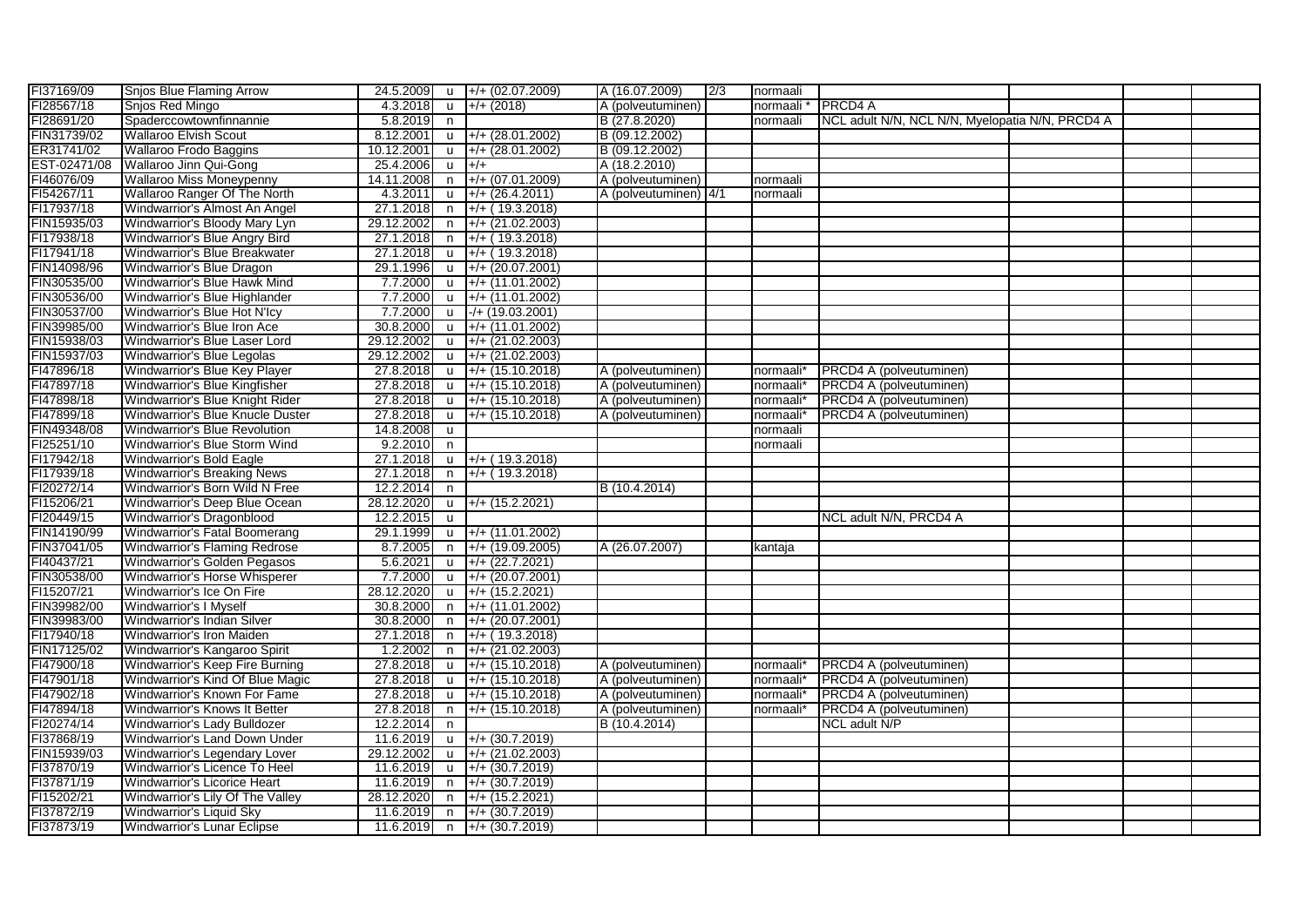| FI15203/21  | <b>Windwarrior's Made Of Stars</b>     |            |              | 28.12.2020 n  +/+ (15.2.2021               |                   |           |                                                 |  |  |
|-------------|----------------------------------------|------------|--------------|--------------------------------------------|-------------------|-----------|-------------------------------------------------|--|--|
| FI30280/20  | Windwarrior's Maze Runner              | 17.4.2020  |              | u $+/- (5.6.2020)$                         |                   |           |                                                 |  |  |
| FI30281/20  | Windwarrior's Midas Touch              | 17.4.2020  |              | $\mu$ +/+ (5.6.2020)                       |                   |           |                                                 |  |  |
| FI30279/20  | <b>Windwarrior's Mighty Mistral</b>    | 17.4.2020  |              | $n$ +/+ (5.6.2020)                         |                   |           |                                                 |  |  |
| FI30278/20  | Windwarrior's Midnight Mist            | 17.4.2020  | n.           | $+/- (5.6.2020)$                           |                   |           |                                                 |  |  |
| FI15208/21  | Windwarrior's Moment Of Magic          | 28.12.2020 | <b>u</b>     | $+$ /+ (15.2.2021)                         |                   |           |                                                 |  |  |
| FI30282/20  | Windwarrior's Mosaic Face              | 17.4.2020  | <b>u</b>     | $+/- (5.6.2020)$                           |                   |           |                                                 |  |  |
| FI30283/20  | Windwarrior's Mystery Of Kung Fu Panda | 17.4.2020  |              | $\mu$ +/+ (5.6.2020)                       |                   |           |                                                 |  |  |
| FI43621/20  | Windwarrior's Nightwing                | 19.7.2020  | $\mathsf{u}$ | $+/- (4.9.2020)$                           |                   |           |                                                 |  |  |
| FI43620/20  | Windwarrior's Ningaloo Reef            | 19.7.2020  | <b>u</b>     | $+/- (4.9.2020)$                           |                   |           |                                                 |  |  |
| FI43622/20  | Windwarrior's Noctilucent Cloud        | 19.7.2020  |              | $\mu$ +/+ (4.9.2020)                       |                   |           |                                                 |  |  |
| FI43619/20  | <b>Windwarrior's North Star</b>        | 19.7.2020  | n            | $+/- (4.9.2020)$                           |                   |           |                                                 |  |  |
| FI43618/20  | Windwarrior's Nothern Light            | 19.7.2020  |              | n +/+ (4.9.2020)                           |                   |           |                                                 |  |  |
| FI43623/20  | Windwarrior's Noughts N'Crosses        | 19.7.2020  |              | u $\left +\right $ + (4.9.2020)            |                   |           |                                                 |  |  |
| FI15209/21  | <b>Windwarrior's Opal Hunter</b>       | 28.12.2020 |              | $\frac{1}{2}$ +/+ (15.2.2021)              |                   |           |                                                 |  |  |
| FI15210/21  | Windwarrior's Optical Glory            | 28.12.2020 | <b>u</b>     | $+/- (15.2.2021)$                          |                   |           |                                                 |  |  |
| FI15211/21  | <b>Windwarrior's Orions Belt</b>       | 28.12.2020 | <b>u</b>     | $+/- (15.2.2021)$                          |                   |           |                                                 |  |  |
| FI40434/21  | Windwarrior's Phoenix Rising           | 5.6.2021   | n            | $+/- (22.7.2021)$                          |                   |           |                                                 |  |  |
| FI40438/21  | <b>Windwarrior's Polaris Australis</b> | 5.6.2021   | $\mathsf{u}$ | $+/- (22.7.2021)$                          |                   |           |                                                 |  |  |
| FI40436/21  | Windwarrior's Proud Karla Lightfoot    | 5.6.2021   | n.           | $+/- (22.7.2021)$                          |                   |           |                                                 |  |  |
| FI40435/21  | <b>Windwarrior's Proserpine</b>        | 5.6.2021   | n            | $+/- (21.7.2021)$                          |                   |           |                                                 |  |  |
| FI20017/22  | <b>Windwarrior's Quarz Blue</b>        | 1.2.2022   | $\mathbf{u}$ | $+/- (24.3.2022)$                          |                   |           | NCL adult N/N*                                  |  |  |
| FI20016/22  | Windwarrior's Quick On The Heels       | 1.2.2022   | n            | $+/- (24.3.2022)$                          |                   |           | NCL adult N/N*                                  |  |  |
| FI20018/22  | Windwarrior's Quite Awesome            | 1.2.2022   |              | $\mu$ +/- (24.3.2022)                      |                   |           | NCL adult N/N*                                  |  |  |
| EJ15936/03  |                                        |            |              | n -/+ (21.02.2003)                         |                   |           |                                                 |  |  |
|             | Windwarrior's Red Dragon Lily          | 29.12.2002 |              |                                            |                   |           |                                                 |  |  |
| FI20019/22  | <b>Windwarrior's Red Quasar</b>        | 1.2.2022   |              | $u +$ /+ (24.3.2022)                       |                   |           | NCL adult N/N*                                  |  |  |
| FIN37170/07 | <b>Windwarrior's She Herself</b>       | 14.3.2007  | n            |                                            | B (16.5.2007)     |           |                                                 |  |  |
| FI35549/12  | Windwarrior's Solar Wind               | 17.5.2012  | n            |                                            |                   |           | <b>NCL N/N</b>                                  |  |  |
| FIN37042/05 | Windwarrior's Sparkling Red            | 8.7.2005   |              | $n +$ /+ (19.09.2005)                      |                   |           |                                                 |  |  |
| FI15204/21  | Windwarrior's Spirit Of The Wind       | 28.12.2020 | n.           | $+/- (15.2.2021)$                          |                   |           |                                                 |  |  |
| FI15205/21  | Windwarrior's Storm Of The Century     | 28.12.2020 | n.           | $+/- (15.2.2021)$                          |                   |           |                                                 |  |  |
| FI57671/11  | Windwarrior's Sweet N Toxic            | 27.9.2011  | n.           |                                            |                   |           | NCL N/N, NCL adult N/N                          |  |  |
| FI53422/09  | Windwarrior's Ultimatum                | 26.8.2009  | <b>u</b>     |                                            |                   | normaali  |                                                 |  |  |
| FIN17124/02 | Windwarrior's Una Et Sola              | 21.12.2001 | n.           | $+ / + (21.02.2003)$                       |                   |           |                                                 |  |  |
| FI47895/18  | Windwarrior's Viva Kawaii              | 27.8.2018  | n            | $+/- (15.10.2018)$                         | A (polveutuminen) | normaali* | PRCD4 A (polveutuminen)                         |  |  |
| FI22798/14  | Working Mates Dewil In Disquise        | 1.11.2013  | $\mathsf{u}$ | $+/- (2015)$                               | B (5.3.2021)      | normaali  | NCL adult N/N, NCL N/N, Myelopatia N/N, PRCD4 A |  |  |
| FI43209/15  | Working Mates Fits Me Perfect          | 20.5.2015  |              | $n \rightarrow +/+(2.7.2015)$              | A (polveutuminen) | normaali* |                                                 |  |  |
| FIN15311/04 | Worrigal Coppercaloundra               | 3.1.2004   |              | $n +$ /+ (17.08.2004)                      |                   |           |                                                 |  |  |
| FIN39697/05 | <b>Worrigal Dalton Averell</b>         | 27.7.2005  |              | $\mu$ +/+ (19.09.2005)                     |                   |           |                                                 |  |  |
| FIN39699/05 | Worrigal Dalton Joe                    | 27.7.2005  |              | u +/+ (19.09.2005)                         | A (07.03.2008)    |           |                                                 |  |  |
| FIN39700/05 | <b>Worrigal Dalton Luke</b>            | 27.7.2005  |              | $\mu$ +/+ (19.09.2005)                     |                   |           |                                                 |  |  |
| FIN39698/05 | Worrigal Dalton William                | 27.7.2005  | <b>u</b>     | $+/- (19.09.2005)$                         |                   |           |                                                 |  |  |
| FIN40373/06 | <b>Worrigal Eager Edith</b>            | 21.7.2006  | n            | $+$ /+ (29.08.2006)                        | A (16.05.2007)    | normaali  |                                                 |  |  |
| FIN40374/06 | <b>Worrigal Eager Elisah</b>           | 21.7.2006  |              | $n +$ +/+ (29.08.2006)                     | A (16.05.2007)    |           |                                                 |  |  |
| FIN40371/06 | <b>Worrigal Eager Ethan</b>            | 21.7.2006  |              | $\mu$ +/+ (29.08.2006)                     |                   |           |                                                 |  |  |
| FIN40372/06 | Worrigal Eager Ewan                    | 21.7.2006  | <b>u</b>     | $+/- (29.08.2006)$                         | A (16.12.2020)    |           |                                                 |  |  |
| FIN55787/07 | Worrigal Frozy Benjamin                | 22.9.2007  |              | $\mu$ +/+ (09.11.2007)                     |                   |           |                                                 |  |  |
| FIN55789/08 | <b>Worrigal Frozy Cleopatra</b>        | 22.9.2007  |              | $n +$ +/+ (09.11.2007                      |                   |           |                                                 |  |  |
| FIN55790/08 | <b>Worrigal Frozy Florence</b>         | 22.9.2007  |              | $n +$ +/+ (09.11.2007)                     |                   |           |                                                 |  |  |
| FIN55788/07 | Worrigal Frozy Leonardo                | 22.9.2007  |              | $\mu$ +/+ (09.11.2007)                     |                   |           |                                                 |  |  |
| FIN32757/08 | <b>Worrigal Grand Gabriel</b>          |            |              | 11.3.2008 $\mid$ u $\mid$ +/+ (02.05.2008) |                   |           |                                                 |  |  |
|             |                                        |            |              |                                            |                   |           |                                                 |  |  |